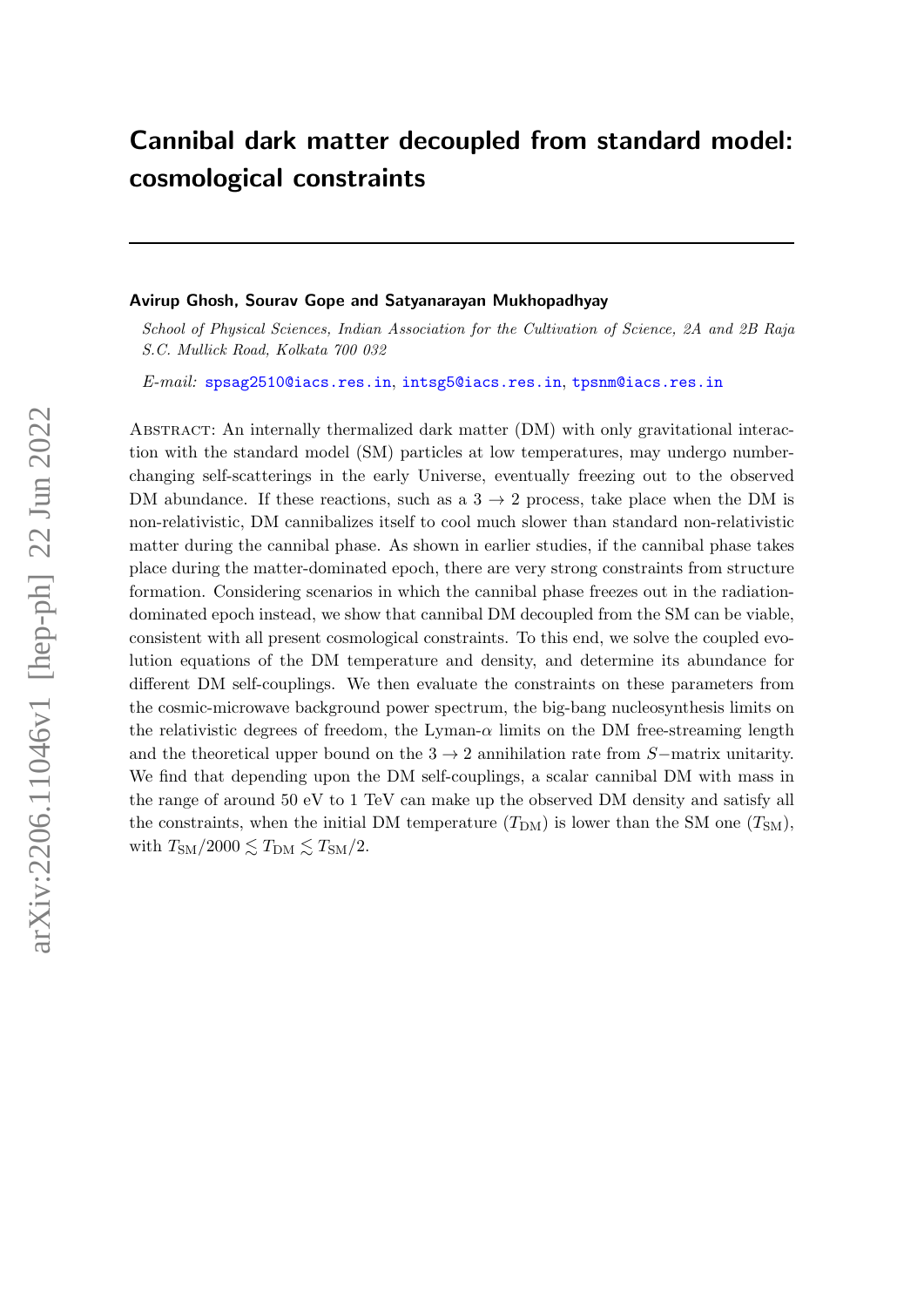## Contents

|   |                                                             | 1 Introduction                                                     |          |
|---|-------------------------------------------------------------|--------------------------------------------------------------------|----------|
|   | 2 Evolution of cannibal dark matter temperature and density |                                                                    | $\bf{2}$ |
| 3 |                                                             | Cosmological constraints: allowed range of DM temperature and mass | 7        |
|   | 3.1                                                         | Chemical equilibrium and freeze-out of the cannibal process        | 9        |
|   | $3.2^{\circ}$                                               | Big-bang nucleosynthesis constraints on $N_{\nu}$                  | 9        |
|   | 3.3                                                         | Constraints from the cosmic microwave background power spectrum    | 10       |
|   | 3.4                                                         | S-matrix unitarity limits                                          | 11       |
|   | $3.5\,$                                                     | Lyman $-\alpha$ constraints                                        | 12       |
|   |                                                             | 3.6 Lower limits on the couplings                                  | 14       |
| 4 | Summary                                                     |                                                                    | 14       |
|   | A Appendix                                                  |                                                                    | 16       |

# <span id="page-1-0"></span>1 Introduction

The possibility of dark matter (DM) undergoing number-changing self-interactions was first introduced by Dolgov in Refs. [\[1,](#page-17-0) [2\]](#page-17-1), in the context of DM being a glueball of a strongly interacting hidden gauge theory. This was perceived as a mechanism by which a selfthermalized DM, with only gravitational interaction with the standard model (SM), may deplete its number density in order not to overclose the Universe. The same idea was also proposed by Carlson, Machacek and Hall in Ref. [\[3\]](#page-17-2) with a DM candidate which behaves, in the context of structure formation in the Universe, differently from hot DM or cold DM (CDM), thereby accommodating possible departures in the matter power spectrum from CDM predictions.

In such scenarios, the DM elastic self-scatterings need to be at a rate necessary to maintain an internally thermalized DM with its own temperature. As long as the numberchanging reactions, such as a 3 DM  $\rightarrow$  2 DM process, are in chemical equilibrium, the chemical potential of the DM vanishes. These self-scattering reactions are exothermic in nature – if they take place when the DM is non-relativistic (NR) with  $T_{\chi} < m_{\chi}$ ,  $T_{\chi}$  and  $m<sub>x</sub>$  being the temperature and the mass of the DM respectively, the DM cannibalizes itself to keep warm, with its temperature falling as  $T_x \sim 1/\log a$ , while its energy density falls as  $\rho_{\chi} \sim 1/(a^3 \log a)$ ,  $a(t)$  being the scale-factor in the standard Friedmann-Robertson-Walker (FRW) metric. This is in contrast to the  $1/a^2$  fall of the ordinary NR matter temperature, or the  $1/a$  fall of the temperature of a relativistic species. As observed in Refs. [\[3–](#page-17-2)[5\]](#page-17-3),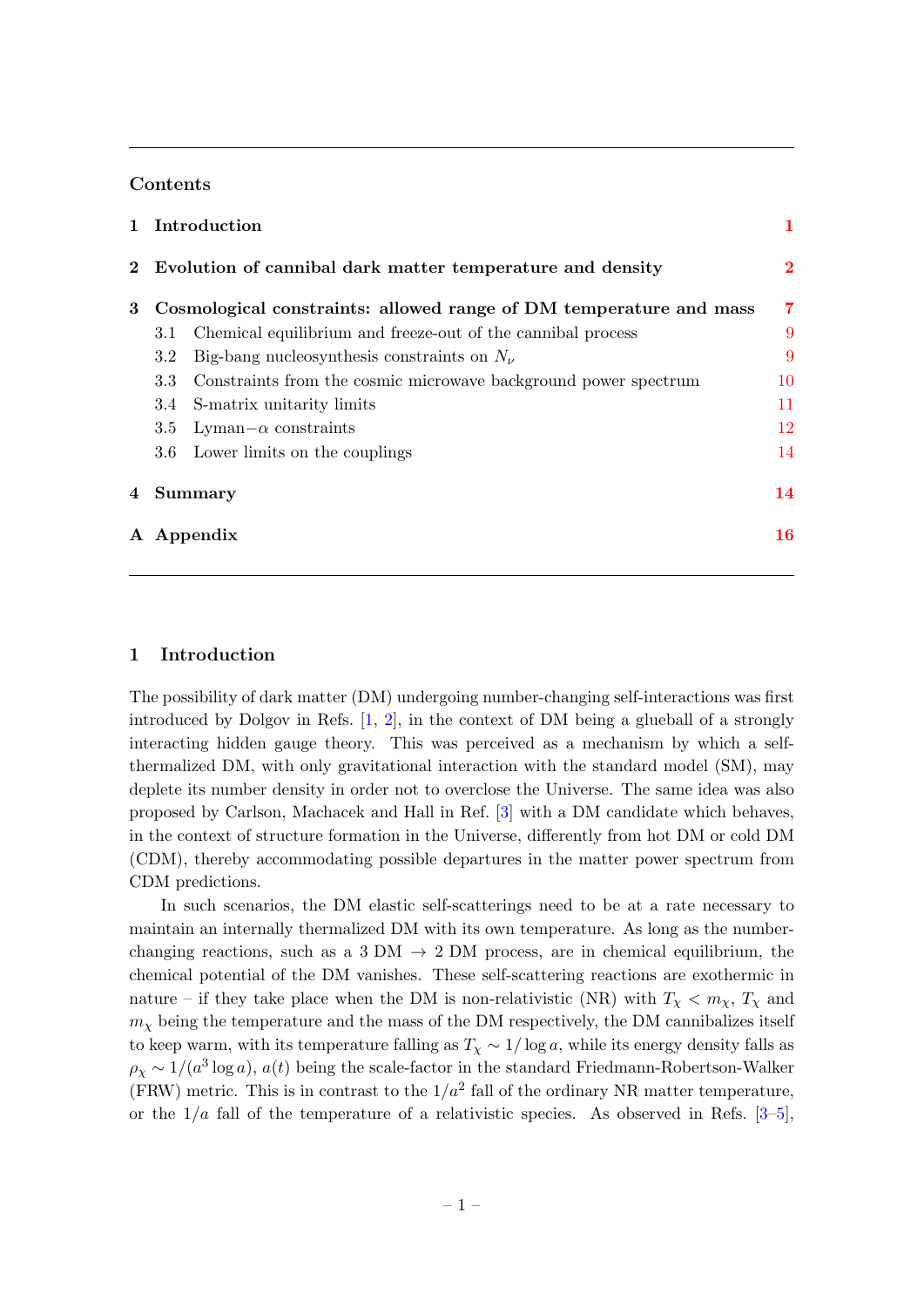this very different evolution compared to ordinary NR matter may significantly impact large-scale structure formation of the Universe.

The earlier studies in Refs. [\[3](#page-17-2)[–5\]](#page-17-3), and the more recent detailed analyses in Refs. [\[6,](#page-17-4) [7\]](#page-17-5) on cannibal DM were primarily motivated to explore if possible departures in the matter power spectrum from the CDM predictions can be addressed using cannibal DM. As emphasized in all of these works, in order for the cannibal phase to have a considerable impact on structure formation, it must take place during the matter-dominated epoch of the Universe, and therefore the cannibal freeze-out happens after matter-radiation equality. Such a possibility is, of course, strongly constrained by the precise determination of the matter power spectrum from the cosmic microwave background (CMB) data, though viable regions accommodating small-scale anomalies exist [\[6,](#page-17-4) [7\]](#page-17-5).

In this paper, we study instead in detail the possibility of cannibal freeze-out during the radiation dominated epoch of the Universe. Therefore, for this study, we shall assume that the observed matter power-spectrum is well described by the CDM cosmology. The main objective of our study is to determine if a cannibal DM, with only gravitational coupling to the SM sector at low temperatures, can be a plausible particle DM candidate making up the observed DM density, at the same time satisfying all other cosmological constraints.

In order to address this question, we have accurately modelled the evolution of the DM temperature and density by solving the coupled system of evolution equations, and determined the viable parameter region consistent with the relic density requirement, details of which are presented in Sec. [2.](#page-2-0) We have then evaluated the observational constraints from the cosmic microwave background power spectrum, big-bang nucleosynthesis (BBN) constraints on the relativistic degrees of freedom, the Lyman- $\alpha$  constraints on the DM free-streaming length and the theoretical upper bound on the  $3 \rightarrow 2$  annihilation rate from S−matrix unitarity. Our results on the allowed region in the DM temperature-mass plane in which the DM relic density can describe the observed abundance, along with the various cosmological and theoretical constraints are presented in Sec. [3.](#page-7-0) We summarize our findings in Sec. [4,](#page-14-1) and provide further computational details on performing collision integrals in Appendix [A.](#page-16-0)

This study should fill a gap in the literature where a clear picture of the allowed region of the DM temperature and mass values in this scenario is missing. In particular, we emphasize that, such a scenario is very much allowed by the structure formation constraints, even when cannibal DM cannot dissipate the heat generated during the cannibal phase to the SM sector, as long as the DM is sufficiently cold compared to the SM to begin with, but not so cold that chemical equilibrium of the  $3 \rightarrow 2$  process is not achieved. Thus, the scenario considered in our study is very different from the so-called SIMP DM, in which the DM is kinetically coupled to and thermalized with the SM sector [\[8\]](#page-17-6). For studies on other interesting facets of cannibal DM, we refer the reader to Refs. [\[9,](#page-17-7) [10\]](#page-17-8).

## <span id="page-2-0"></span>2 Evolution of cannibal dark matter temperature and density

An internally thermalized cannibal DM  $\chi$  undergoing  $3\chi \rightarrow 2\chi$  reactions in chemical equilibrium, is described by its mass  $m<sub>\chi</sub>$ , temperature  $T<sub>\chi</sub>$  and the rates of the number changing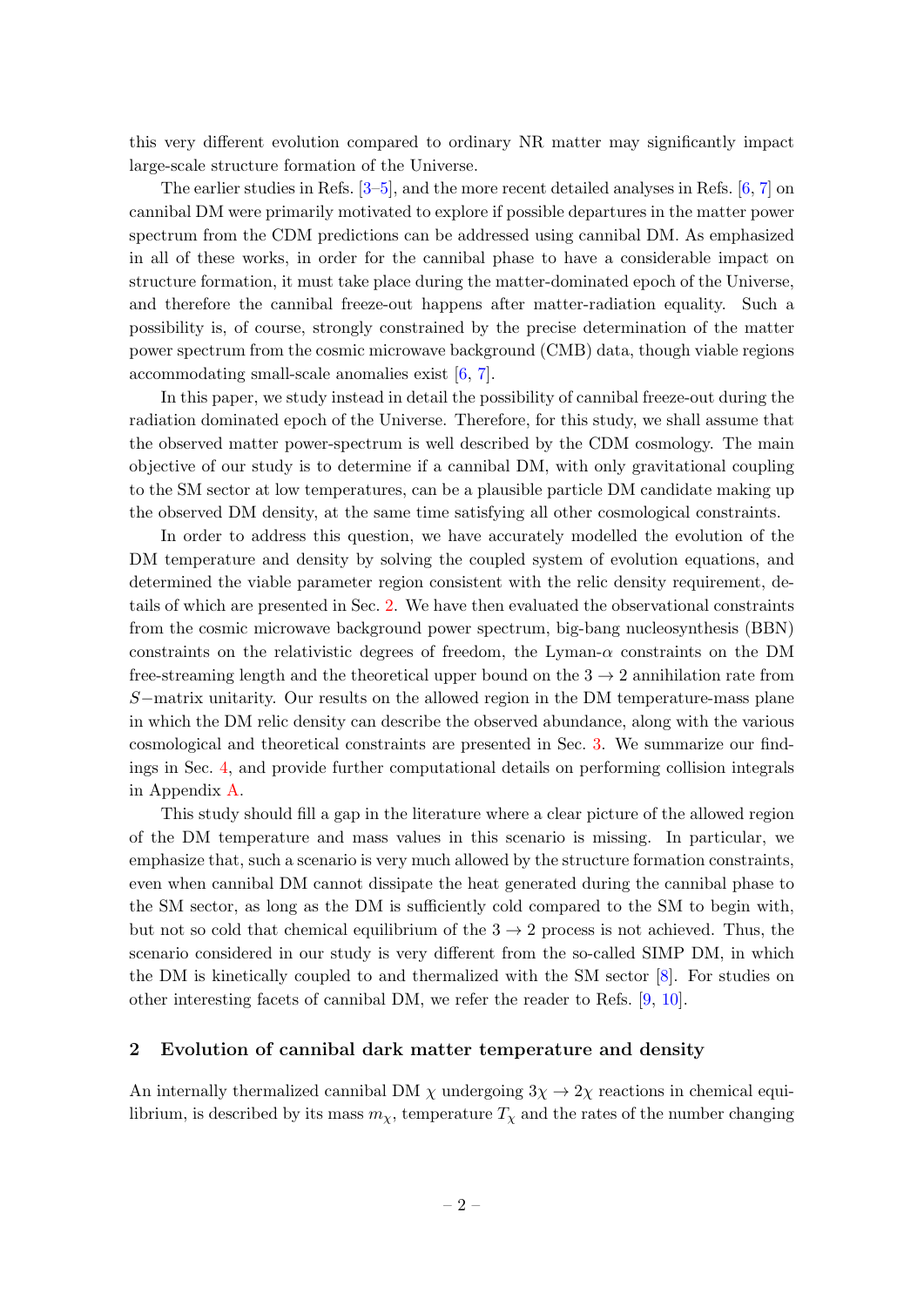$3\chi \rightarrow 2\chi$  and number conserving  $2\chi \rightarrow 2\chi$  reactions. The latter rate is important in ensuring that the DM remains internally thermalized, at least throughout the phase the  $3\chi \rightarrow 2\chi$ reactions are taking place. Within such a simplistic setup, the DM temperature and mass are free parameters, with the temperature being determined by the initial conditions in the very early Universe, presumably set at the reheating epoch in the context of inflationary cosmology. The reaction rates are determined in terms of the DM self-couplings, as will be illustrated in the following.

The basic equation determining the evolution of the DM phase-space density  $f_{\mathbf{x}}(\mathbf{p}, t)$ is the Boltzmann kinetic equation given by

<span id="page-3-0"></span>
$$
\frac{\partial f_{\chi}(\mathbf{p},t)}{\partial t} - H\mathbf{p}.\nabla_{\mathbf{p}}f_{\chi}(\mathbf{p},t) = C[f_{\chi}],\tag{2.1}
$$

where  $C[f_{\chi}]$  encodes the collision terms for all the elastic and inelastic processes affecting the distribution function  $f_{\chi}(\mathbf{p}, t)$ , and H is the Hubble expansion rate. Integrating Eqn. [2.1](#page-3-0) over the momenta **p** yields the equation for the DM number density  $n_{\chi}(t)$  as

<span id="page-3-1"></span>
$$
\frac{dn_{\chi}(t)}{dt} + 3Hn_{\chi}(t) = g_{\chi} \int \frac{d^3 \mathbf{p}}{(2\pi)^3} C[f_{\chi}] \equiv C_0,
$$
\n(2.2)

where the number density for a particle with  $g_{\chi}$  number of internal degrees of freedom is defined by

$$
n_{\chi} = g_{\chi} \int \frac{d^3 \mathbf{p}}{(2\pi)^3} f_{\chi}(\mathbf{p}, t). \tag{2.3}
$$

We can define the temperature of a species as the average of  $|{\bf p}|^2/3E$  over its distribution function as follows [\[11\]](#page-17-9)

$$
T_{\chi} \equiv \frac{g_{\chi}}{n_{\chi}} \int \frac{d^3 \mathbf{p}}{(2\pi)^3} \frac{|\mathbf{p}|^2}{3E} f_{\chi}(\mathbf{p}, t). \tag{2.4}
$$

As it can be readily verified with explicit computation, this definition is an identity for both a relativistic and a non-relativistic species with an equilibrium distribution. On taking the moment of the Boltzmann equation [2.1](#page-3-0) with  $|p|^2/3E$ , we arrive at the evolution equation for the DM temperature as

<span id="page-3-2"></span>
$$
\frac{dT_{\chi}}{dt} + 2HT_{\chi} + \frac{T_{\chi}}{n_{\chi}} \left( \frac{dn_{\chi}}{dt} + 3Hn_{\chi} \right) - \frac{H}{3} \left\langle \frac{|\mathbf{p}|^4}{E^3} \right\rangle = \frac{C_2}{n_{\chi}},\tag{2.5}
$$

where,  $C_2$  stands for the following expression

$$
C_2 = \int \frac{d^3 \mathbf{p}}{(2\pi)^3} \frac{|\mathbf{p}|^2}{3E} C[f_\chi].
$$
 (2.6)

Here,  $\langle |{\bf p}|^4/E^3 \rangle$  denotes the average of  $|{\bf p}|^4/E^3$  over the DM phase-space distribution.

In order to obtain explicit expressions for the collision terms appearing in Eqs. [2.2](#page-3-1) and [2.5,](#page-3-2) we need to define the relevant processes. For the cannibal DM scenario under study, the simplest example would be to take a real scalar DM  $\chi$ , with  $\chi \chi \to \chi \chi$  elastic scattering, and  $3\chi \rightarrow 2\chi$  inelastic scattering reactions. With these, the collision integral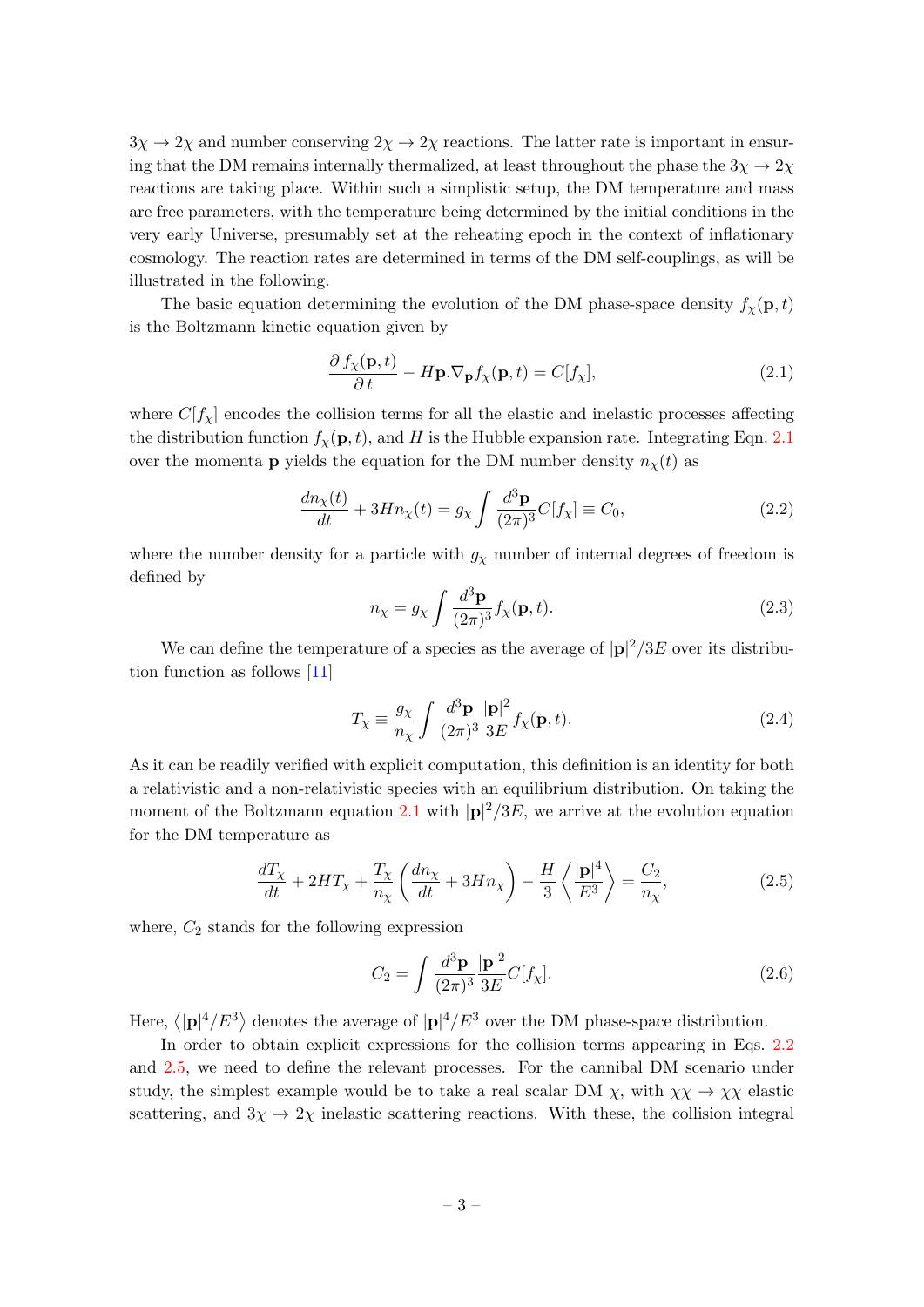for the DM number density equation receives contributions only from the inelastic number changing reactions, and is given by

$$
C_0 = \frac{1}{3!2!} \int d\Pi_1 d\Pi_2 d\Pi_3 d\Pi_4 d\Pi_5 (2\pi)^4 \delta^4(p_1 + p_2 + p_3 - p_4 - p_5) |\mathcal{M}|^2_{3\chi \to 2\chi}
$$

$$
\left[ f_\chi(E_4) f_\chi(E_5) - f_\chi(E_1) f_\chi(E_2) f_\chi(E_3) \right] \tag{2.7}
$$

where  $d\Pi_j \equiv \frac{d^3 \mathbf{p}_j}{(2\pi)^3 2}$  $\frac{d^2 \mathbf{p}_j}{(2\pi)^3 2E_j}$ , and  $|\mathcal{M}|^2_{3\chi\to 2\chi}$  denotes the matrix element squared for the  $3\chi\to 2\chi$ process. Due to the isotropy of the background cosmology, the distribution functions depend only on  $|\mathbf{p}|$ , and hence can be expressed as a function of E. We can express the collision integral in Eq. [2.7](#page-4-0) in terms of the thermally averaged reaction rate as

<span id="page-4-2"></span><span id="page-4-1"></span><span id="page-4-0"></span>
$$
C_0 = \langle \sigma v^2 \rangle_{3\chi \to 2\chi} \left( n_\chi^2 n_\chi^{\text{eq}} - n_\chi^3 \right) \tag{2.8}
$$

where,  $n_{\chi}^{\text{eq}}$  is the equilibrium number density of  $\chi$ , and  $\langle \sigma v^2 \rangle_{3\chi \to 2\chi}$  is defined by

$$
\langle \sigma v^2 \rangle_{3\chi \to 2\chi} = \frac{1}{3!} \frac{1}{(n_{\chi}^{\text{eq}})^3} \int d\Pi_1 d\Pi_2 d\Pi_3 (2E_1 2E_2 2E_3) (\sigma v^2) f_{\chi}^{\text{eq}}(E_1) f_{\chi}^{\text{eq}}(E_2) f_{\chi}^{\text{eq}}(E_3), \quad (2.9)
$$

with  $\sigma v^2$  given by

$$
\sigma v^2 = \frac{1}{2!} \frac{1}{2E_1 2E_2 2E_3} \int d\Pi_4 d\Pi_5 (2\pi)^4 \delta^4(p_1 + p_2 + p_3 - p_4 - p_5) |\mathcal{M}|^2_{3\chi \to 2\chi}.
$$
 (2.10)

Let us now consider the collision term in the temperature evolution equation [2.5](#page-3-2) due to the  $\chi(\mathbf{p}_1) + \chi(\mathbf{p}_2) + \chi(\mathbf{p}_3) \to \chi(\mathbf{p}_4) + \chi(\mathbf{p}_5)$  process. When any one of the identical particles with momentum  $\mathbf{p}_1, \mathbf{p}_2$  or  $\mathbf{p}_3$  is in the initial state, these particles lose energy due to the collision, while the identical particles with momenta  $p_4$  or  $p_5$  gain energy due to the same process, and vice versa. Therefore, the collision term can be written, by symmetrizing with respect to the incoming and outgoing particle momenta, as [\[6\]](#page-17-4)

$$
C_2 = \frac{1}{3!2!} \int d\Pi_1 d\Pi_2 d\Pi_3 d\Pi_4 d\Pi_5 \left( \frac{|\mathbf{p}_1|^2}{3E_1} + \frac{|\mathbf{p}_2|^2}{3E_2} + \frac{|\mathbf{p}_3|^2}{3E_3} - \frac{|\mathbf{p}_4|^2}{3E_4} - \frac{|\mathbf{p}_5|^2}{3E_5} \right)
$$
  

$$
(2\pi)^4 \delta^4(p_1 + p_2 + p_3 - p_4 - p_5) |\mathcal{M}|^2_{\mathbf{p}_1, \mathbf{p}_2, \mathbf{p}_3 \to \mathbf{p}_4, \mathbf{p}_5} (f_\chi(E_4) f_\chi(E_5) - f_\chi(E_1) f_\chi(E_2) f_\chi(E_3))
$$
\n(2.11)

which can be further reduced to the following form

<span id="page-4-3"></span>
$$
C_2 = \left\langle \sigma v^2 \cdot \left( \frac{|\mathbf{p}_1|^2}{3E_1} + \frac{|\mathbf{p}_2|^2}{3E_2} + \frac{|\mathbf{p}_3|^2}{3E_3} - \frac{|\mathbf{p}_4|^2}{3E_4} - \frac{|\mathbf{p}_5|^2}{3E_5} \right) \right\rangle_{3\chi \to 2\chi} \left( n_\chi^2 n_\chi^{\text{eq}} - n_\chi^3 \right),\tag{2.12}
$$

where the thermal average of the quantity in angle brackets  $\langle ... \rangle$  is defined in a similar way to Eq. [2.9,](#page-4-1) with  $\sigma v^2$  given by Eq. [2.10.](#page-4-2)

In order to present our numerical results, we need to define an appropriate matrix element squared for the  $3\chi \rightarrow 2\chi$  process. For this purpose, we adopt a simple low-energy toy model for cannibal DM, with a real scalar field  $\chi$  interacting through the following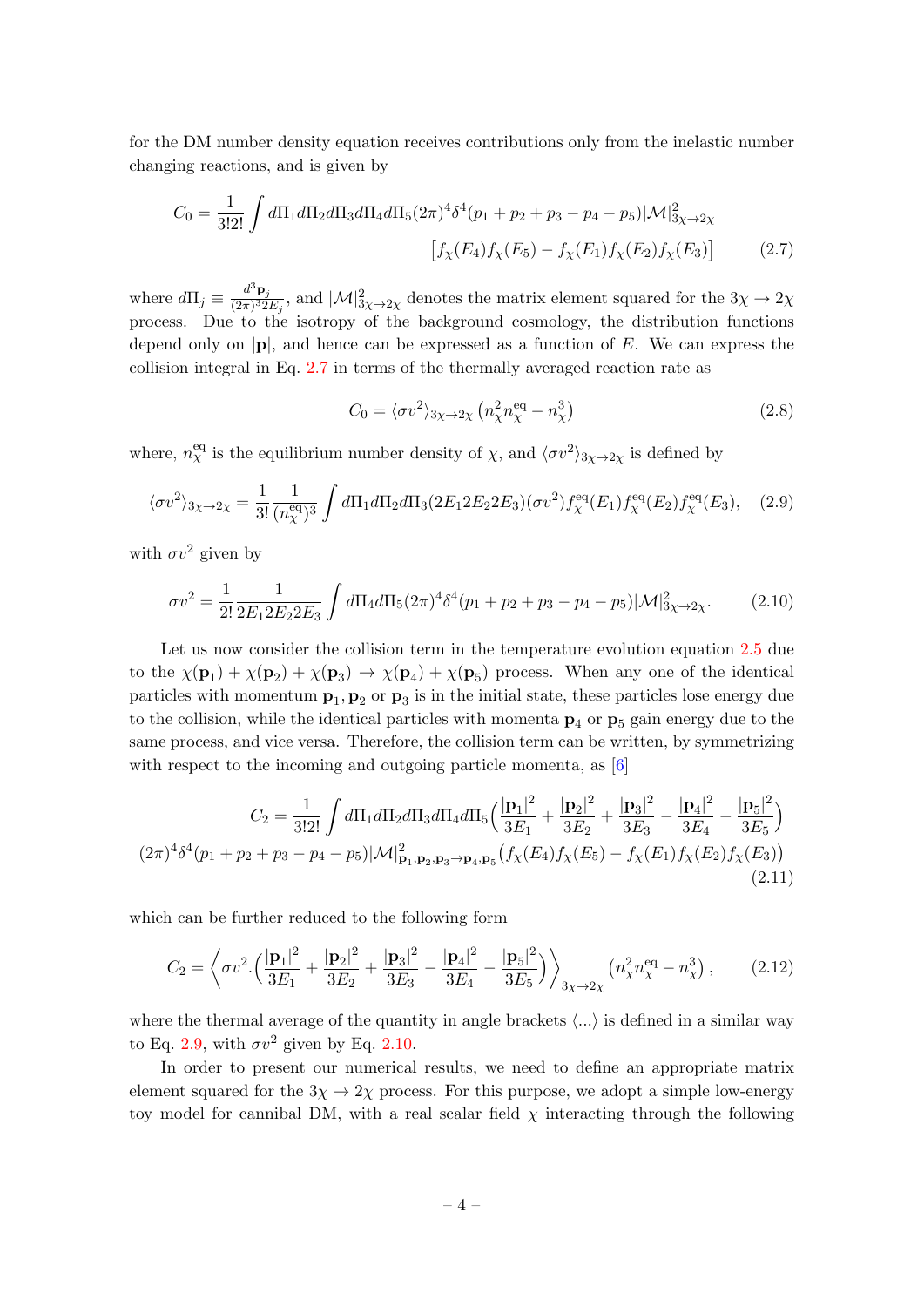interaction Lagrangian density: <sup>[1](#page-5-0)</sup>

<span id="page-5-1"></span>
$$
\mathcal{L}_{\text{int}} = -\frac{\mu}{3!} \chi^3 - \frac{\lambda}{4!} \chi^4. \tag{2.13}
$$

Evaluating the matrix element squared for the process  $\chi(\mathbf{p}_1) + \chi(\mathbf{p}_2) + \chi(\mathbf{p}_3) \to \chi(\mathbf{p}_4) +$  $\chi(\mathbf{p}_5)$  with the interaction Lagrangian in Eq. [2.13,](#page-5-1) one obtains  $|\mathcal{M}|^2 = \mu^2 \lambda^2/(s - m_\chi^2)^2$ , where the Mandelstam variable  $s = (p_1 + p_2 + p_3)^2$ .

For the following discussion, it will be convenient to define the ratio of the SM and the DM temperatures at a particular epoch as

$$
\xi(a) = T_{\text{SM}}(a) / T_{\chi}(a),\tag{2.14}
$$

where  $a(t)$  is the scale factor at that epoch. The temperature ratio  $\xi(a)$  remains constant at its initial value  $\xi_i$  until the epoch with scale factor  $a_{NR}$  when the DM becomes nonrelativistic, with  $T_{\chi}(a_{\rm NR})/m_{\chi} \sim 1$ . This is because, until this epoch, both the SM and the DM temperatures fall as  $1/a(t)$ , characteristic of relativistic species.

Both the multi-dimensional phase-space integrals in Eqs. [2.9](#page-4-1) and [2.12](#page-4-3) can be further simplified by considering the kinematics of the  $3\chi \rightarrow 2\chi$  process, as detailed in the Appendix [A.](#page-16-0) The resulting integrals are performed using the Monte-Carlo integration method implemented in CUBA [\[12\]](#page-18-0). With the obtained collision integrals as inputs to the number density and temperature evolution Eqs. [2.2](#page-3-1) and [2.5,](#page-3-2) we solve these coupled differential equations using the FORTRAN library DDASSL [\[13\]](#page-18-1).

We show the numerical solutions to Eqs. [2.2](#page-3-1) and [2.5](#page-3-2) in Figs. [1](#page-6-0) and [2.](#page-7-1) In the left panel of Fig. [1,](#page-6-0) we show the DM temperature  $T<sub>\chi</sub>$  as a function of the dimensionless variable  $x = m<sub>x</sub>/T<sub>SM</sub>$ , the latter being used as a measure for the flow of time. The results are shown for three different values of the DM quartic coupling  $\lambda = 0.1, 1$  and  $4\pi$ , with green longdashed, blue dashed and red solid lines, respectively. In each case, the other parameters have been fixed as follows: the DM mass  $m<sub>\chi</sub> = 1$  MeV, the trilinear DM coupling  $\mu = m<sub>\chi</sub>$ , and the initial ratio of the SM and DM temperatures  $\xi_i = 22$ . The value of  $\xi_i$  is chosen such that the observed DM abundance  $\Omega_{\chi} h^2 = 0.12$  [\[14\]](#page-18-2) is described by the relic density of the cannibal DM  $\chi$  with  $\lambda = 1$ . For comparison, we also show the SM temperature by the diagonal black dashed line. As we can see from this figure, until the freeze-out of the cannibal process, the DM temperature falls as  $T<sub>x</sub> \propto 1/\log(a)$ , much slower than the SM temperature. After the cannibal process freezes out, the DM temperature falls faster than the SM temperature as  $T_{\chi} \propto 1/a^2$ , as characteristic of ordinary NR matter.

In order to understand the decoupling point of the cannibal process better, in the right panel of Fig. [1](#page-6-0) we show the DM yield  $Y_\chi = n_\chi/s$ , where s is the entropy density of the SM bath, as a function of  $x$ , for the same set of parameters used as in the left panel.

<span id="page-5-0"></span><sup>&</sup>lt;sup>1</sup>The stability of the real scalar cannibal DM, as well as the absence of its interactions with the SM can follow from its ultra-violet dynamics. For example, Refs.  $[1-3, 6]$  $[1-3, 6]$  $[1-3, 6]$  $[1-3, 6]$  considered  $\chi$  as the glueball of a hidden non-abelian gauge theory. Instead of a real scalar field, one can also consider a very similar low-energy toy model with a complex scalar field stabilized by a  $Z_3$  symmetry, including again both the cubic and quartic scalar interaction terms. All our subsequent discussions will hold in this case as well, with a change of the number of degrees of freedom for the DM to 2. In this case, the relic density will be given by the sum of the DM particle and anti-particle contributions, assuming no asymmetry is generated.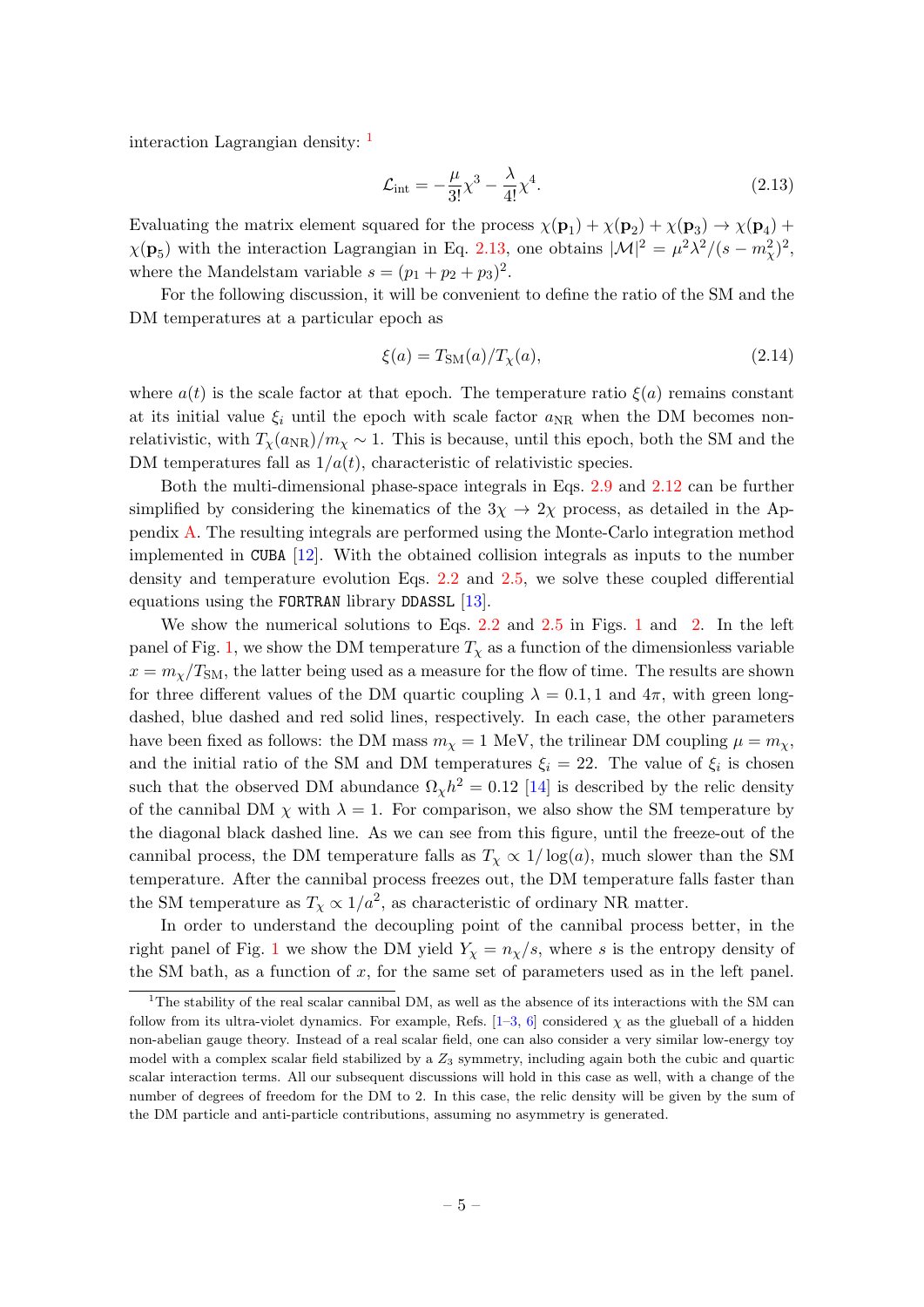For comparison, the equilibrium distribution functions  $Y_{\chi}^{\text{eq}}$  in each case are also shown with dotted lines. Since  $Y_{\chi}^{\text{eq}}$  here is shown as a function of x, and not  $x' = m_{\chi}/T_{\chi}$ , and the evolution of  $T_\chi$  as a function of x depends upon the coupling  $\lambda$ , we obtain a different  $Y_{\chi}^{\text{eq}}(x)$  for different values of the quartic. The value of x at which the DM yield freezes, and hence the  $3\chi \rightarrow 2\chi$  cannibal process stops taking place can be read off from this figure, which are the same points in which the turnover from the logarithmic to the quadratic fall in temperature can be observed in the left panel. We have also indicated the values of the DM relic abundance  $\Omega_{\chi} h^2$  in the right panel of Fig. [1.](#page-6-0) One observes that the relic density evolves very slowly as a function of the coupling  $\lambda$ , and a factor of 125 increase in the coupling only leads to a factor of 1.4 decrease in the abundance. On the other hand, for the same variation of the quartic coupling, the DM temperature at large values of  $x$ may vary by upto two orders of magnitude, thereby affecting the resulting cosmological constraints significantly.

<span id="page-6-0"></span>

**Figure 1:** Left panel: Evolution of the DM temperature  $T<sub>x</sub>$  as a function of the dimensionless variable  $x = m_x/T_{SM}$ , for different values of the DM quartic coupling  $\lambda = 0.1, 1$  and  $4\pi$ , with the other parameters fixed as the DM mass  $m_{\chi} = 1$  MeV, the trilinear DM coupling  $\mu = m_{\chi}$ , and the initial ratio of the SM and DM temperatures  $\xi_i = 22$ . For comparison, the SM temperature  $T_{SM}$ is also shown. Right panel: The DM yield  $Y_x = n_x/s$ , where s is the entropy density of the SM bath, as a function of x, for the same set of parameters as in the left panel. For comparison, the equilibrium distribution functions  $Y_\chi^{\text{eq}}(x)$  are also shown. The resulting relic abundance  $\Omega_\chi h^2$  of the cannibal DM are indicated in each case in the right panel. See text for details.

Although the qualitative behaviour of the DM temperature evolution as  $T_\chi \propto 1/\log(a)$ in the cannibal phase can be obtained using the separate conservation of the DM entropy, the precise point at which the turnover from the cannibal phase to the NR phase with  $T_\chi \propto 1/a^2$  occurs can only be obtained approximately using the freeze-out condition of  $m_{\chi}^2(a_{\rm FO})\langle\sigma v^2\rangle(a_{\rm FO}) = H(a_{\rm FO})$ . The freeze-out point obtained through the exact numerical solution of Eqs. [2.2](#page-3-1) and [2.5](#page-3-2) differs considerably from this estimate, and therefore the value of the DM temperature at large  $x$  can be modified by upto an order of magnitude. This is illustrated in Fig. [2,](#page-7-1) where we compare the exact numerical solution for the evolution of  $T_{\chi}$  (red solid line) and the analytical approximation discussed above (blue dashed line) for the  $\lambda = 1$  scenario, with all other parameters fixed at the same value as in Fig. [1.](#page-6-0)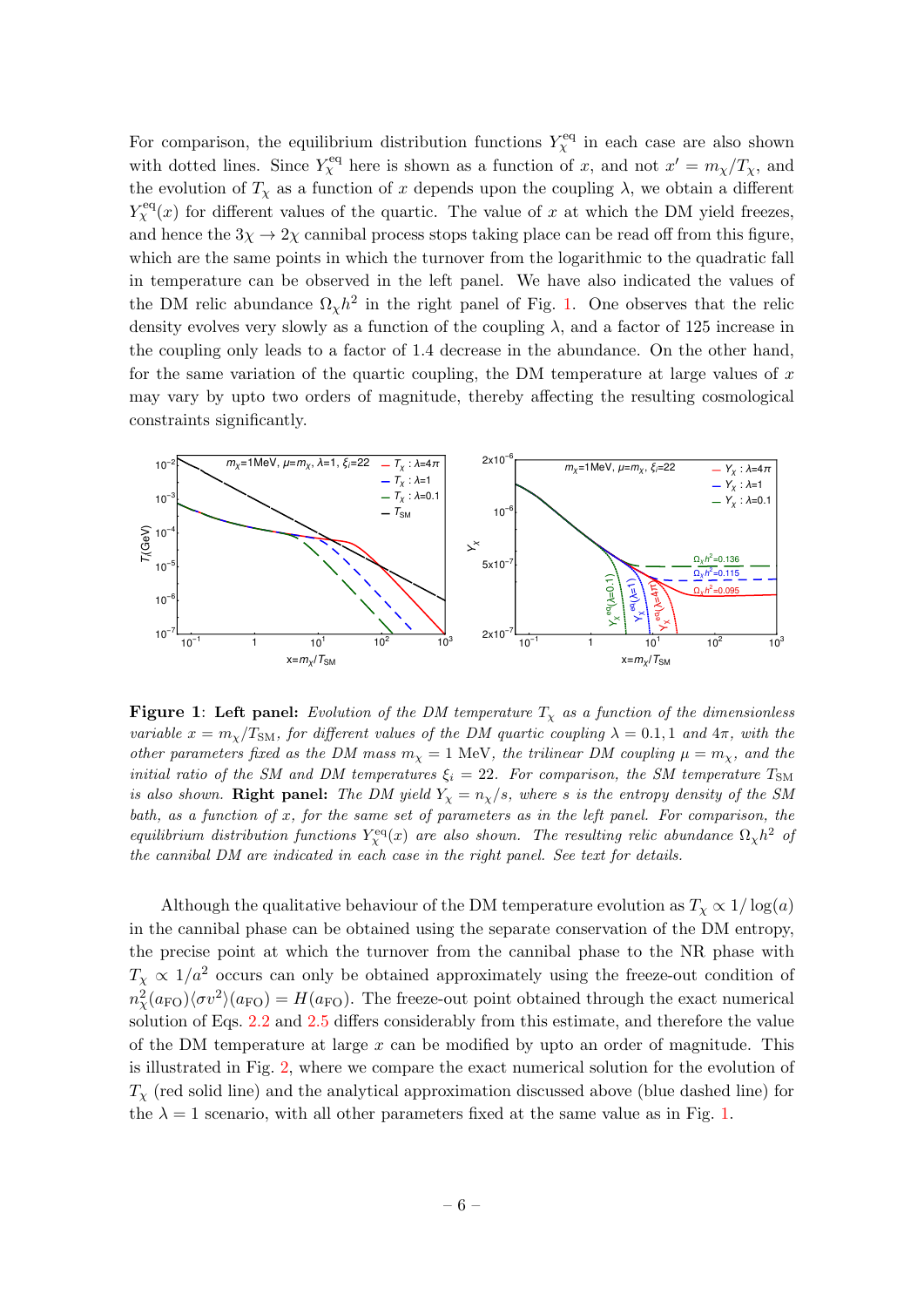<span id="page-7-1"></span>

**Figure 2:** Comparison of the evolution of the DM temperature  $T<sub>x</sub>$  as a function of the dimensionless variable  $x = m_\chi/T_{\rm SM}$ , obtained with the exact numerical solution of the evolution Eqs. [2.2](#page-3-1) and [2.5,](#page-3-2) and the approximate analytic solution obtained using entropy conservation in the DM sector along with the freeze-out approximation. We have set the quartic coupling  $\lambda = 1$ , with all other parameters same as in Fig. [1.](#page-6-0)

## <span id="page-7-0"></span>3 Cosmological constraints: allowed range of DM temperature and mass

As mentioned earlier, the properties of cannibal DM are determined by its initial temperature  $T_\chi$ , its mass  $m_\chi$  and the reactions rates for the elastic  $2\chi \to 2\chi$  and the inelastic  $3\chi \rightarrow 2\chi$  processes. In the simple toy model under consideration with a real scalar DM  $\chi$ discussed in the previous section, the reaction rates are determined by the scalar trilinear coupling  $\mu$  and the quartic coupling  $\lambda$ . We observed from Figs. [1](#page-6-0) and [2](#page-7-1) that with a large variation in these couplings, while the relic abundance of  $\chi$  is modified only by a small factor, the DM temperature at late times is modified significantly. As the DM temperature controls the cosmological constraints on cannibal DM, we expect these constraints to be modified substantially while varying the self-couplings.

In this section, we shall focus on the different constraints on the DM temperature and mass coming from the CMB, BBN and Lyman- $\alpha$  data. We shall also consider the requirement of the chemical equilibrium of the  $3\chi \rightarrow 2\chi$  process, which is the starting premise of this study. Finally, we study the implications of S−matrix unitarity, which sets an upper limit on the total annihilation rate of the  $3\chi \rightarrow 2\chi$  process through the optical theorem. In Fig. [3,](#page-8-0) we show the resulting constraints on the dark matter mass  $m<sub>\chi</sub>$  and the initial SM to DM temperature ratio  $\xi_i = (T_{\rm SM}/T_{\chi})_i$  plane. Also shown is the contour along which the cannibal DM reproduces the observed DM abundance  $\Omega_{\chi} h^2 = 0.12$ . The results are shown for the DM quartic coupling  $\lambda = 0.1$  (left panel) and  $\lambda = 4\pi$  (right panel), with the trilinear coupling fixed as  $\mu = m_{\chi}$ . For a given value of the DM mass, while  $\Omega_{\chi} h^2 = 0.12$  is obtained for a particular  $\xi_i$  value, higher values of  $\xi_i$  lead to scenarios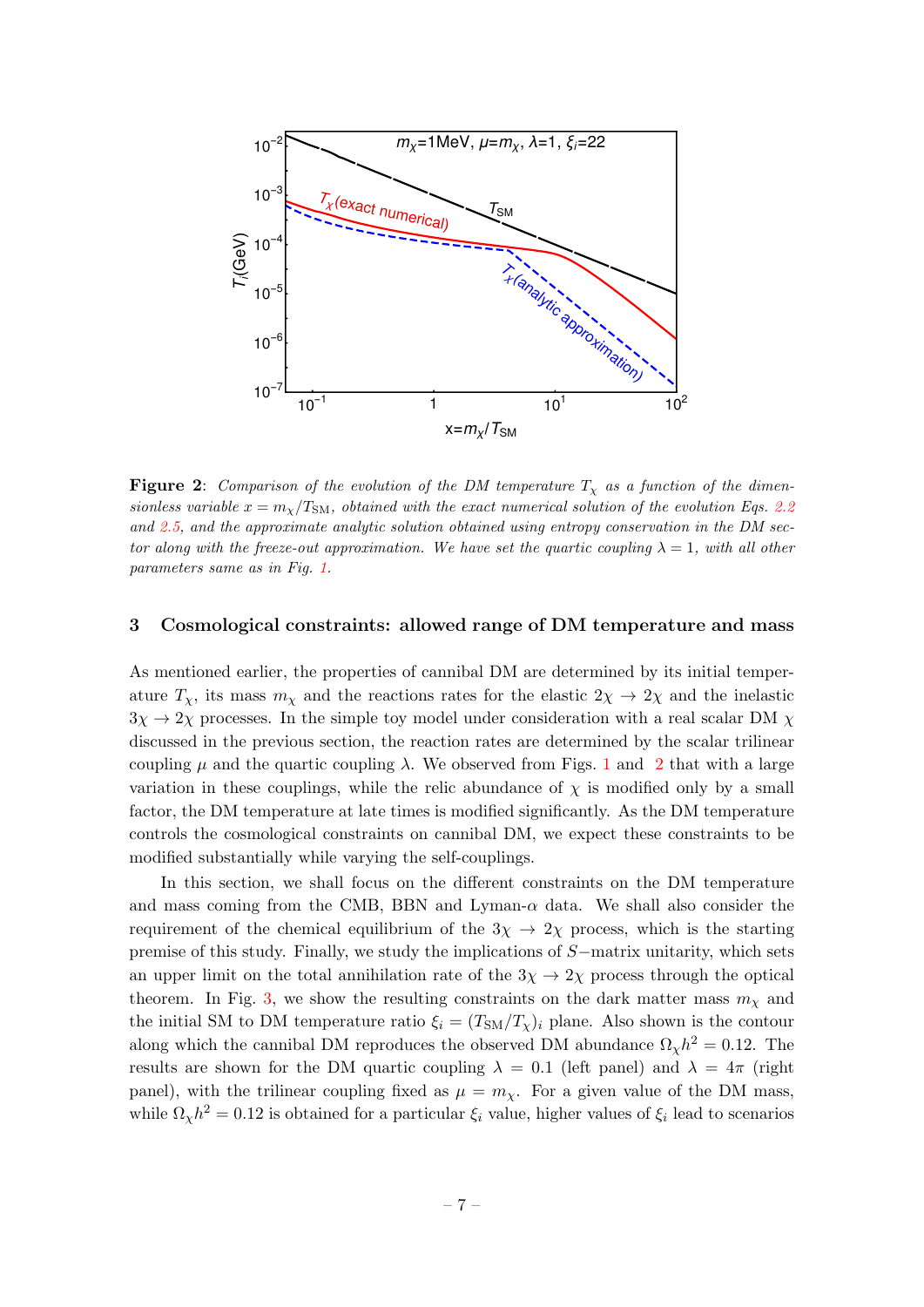<span id="page-8-0"></span>

Figure 3: Constraints on the dark matter mass  $m<sub>x</sub>$  and the initial SM to DM temperature ratio  $\xi_i = (T_{\text{SM}}/T_{\chi})_i$  plane from CMB and BBN data, from the requirement of chemical equilibrium for the  $3\chi \rightarrow 2\chi$  process, and from the unitarity upper bound on the DM inelastic scattering rate. Also shown is the contour along which the cannibal DM reproduces the observed DM abundance  $\Omega_{\chi}h^2 = 0.12$ . The results are shown for the DM quartic coupling  $\lambda = 0.1$  (left panel) and  $\lambda = 4\pi$ (right panel), with the trilinear coupling fixed as  $\mu = m_{\chi}$ .

<span id="page-8-1"></span>in which the cannibal DM makes up only a fraction of the observed density, as indicated in Fig. [3.](#page-8-0) In this region, the DM fraction  $f_{\chi} = \Omega_{\chi}/\Omega_{\text{DM}}$  drops rapidly, as illustrated in Fig. [4.](#page-8-1)



**Figure 4:** The DM fraction  $f_{\chi} = \Omega_{\chi}/\Omega_{DM}$  in the parameter space of Fig. [3,](#page-8-0) with the DM quartic  $coupling \ \lambda = 0.1.$ 

We discuss the details of each constraint mentioned above in the following.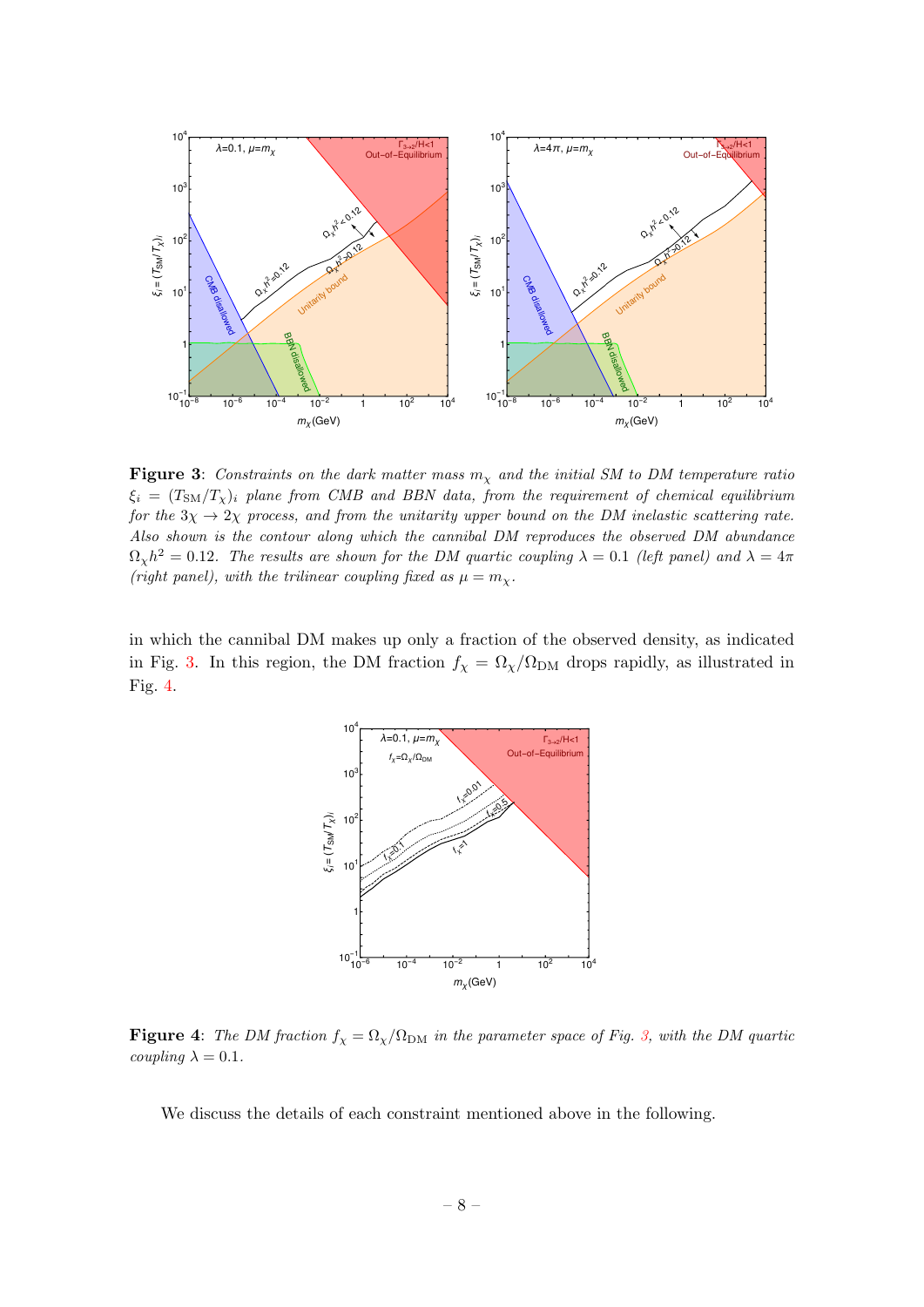## <span id="page-9-0"></span>3.1 Chemical equilibrium and freeze-out of the cannibal process

To begin with, we are interested in the scenario in which the DM relic density is determined by the freeze-out of the  $3\chi \rightarrow 2\chi$  cannibal process, where the freeze-out takes place when the DM is non-relativistic. Therefore, we shall work in the region of parameter space where the  $3\chi \to 2\chi$  process is in chemical equilibrium at  $x' = m_\chi/T_\chi = 1$ . This is ensured by imposing the following condition

<span id="page-9-2"></span>
$$
n_{\chi,\text{eq}}^2(x'=1)\langle\sigma v^2\rangle_{3\chi\to 2\chi}(x'=1) > H(x=1/\xi_i),\tag{3.1}
$$

with  $x = m_\chi/T_{\text{SM}}$ , and as defined earlier,  $\xi_i = T_\chi/T_{\text{SM}}$  is the initial value of the temperature ratio. The region where this chemical equilibrium condition Eq. [3.1](#page-9-2) in the non-relativistic regime of the DM is not satisfied is shown by the red shaded area on the top right corner of Fig. [3.](#page-8-0) With a fixed value of DM mass and with  $x' = 1$ , for higher values of  $\xi_i$ , the SM temperature is higher, as  $T_{SM} \propto \xi_i$  for a fixed  $T_{\chi}$ . This in turn implies that the Hubble expansion rate  $H(x = 1/\xi_i)$  increases with increasing  $\xi_i$ , while the  $3\chi \to 2\chi$  reaction rate  $\Gamma_{3\to 2}(x'=1) = n_{\chi,\text{eq}}^2(x'=1)\langle \sigma v^2 \rangle_{3\chi\to 2\chi}(x'=1)$  remains the same. Thus we see that for a fixed DM mass, higher  $\xi_i$  values do not lead to chemical equilibrium in the non-relativistic regime. Furthermore, with the increase in  $m_{\chi}$ , the annihilation rate  $\langle \sigma v^2 \rangle_{3\chi \to 2\chi}$  decreases as  $1/m_{\chi}^{5}$ , for the trilinear coupling  $\mu \sim \mathcal{O}(m_{\chi})$ , in the model described by the interaction Lagrangian in Eq. [2.13,](#page-5-1) and is approximately given by

$$
\langle \sigma v^2 \rangle_{3\chi \to 2\chi} \simeq \frac{\sqrt{5}\lambda^2 \mu^2}{147456\pi m_\chi^7}.
$$
\n(3.2)

This reduced reaction rate leads to earlier decoupling, and hence no chemical equilibrium in the higher mass and higher  $\xi_i$  region is obtained when the DM is non-relativistic. If the quartic coupling  $\lambda$  is increased, one of course obtains a smaller region excluded by the chemical equilibrium criterion. For illustration, we have shown the results in Fig. [3](#page-8-0) for two values of the quartic coupling, with  $\lambda = 0.1$  (left panel) and  $\lambda = 4\pi$  (right panel).

While the exact value of the scaled DM-temperature  $x'$  at the freeze-out of the  $3\chi \rightarrow 2\chi$ process,  $x'_{F}$ , is determined by solving the coupled evolution equations [2.2](#page-3-1) and Eq. [2.5,](#page-3-2) we can estimate the value of  $x_F'$  using the freeze-out approximation with  $\Gamma_{3\to 2}(x_F') = H(x_F = 0)$  $x_F'/\xi_F$ ), where  $\xi_F = T_{\text{SM,F}}/T_{\chi,\text{F}}$  is the ratio of the two temperatures at the freeze-out point. This condition implies the following transcendental equation whose solution approximately determines  $x'_F$ :

$$
x'_{F} + 2\ln x'_{F} = 27.94 + \frac{3}{4}\ln\left(\frac{(1 \text{ GeV})m_{\chi}^{4} \langle \sigma v^{2} \rangle_{3\chi \to 2\chi}}{\xi_{i}^{2}}\right) - \frac{3}{8}\ln g_{*}(x_{F}).
$$
 (3.3)

#### <span id="page-9-1"></span>3.2 Big-bang nucleosynthesis constraints on  $N_{\nu}$

The effective number of relativistic degrees of freedom in the big-bang nucleosynthesis epoch determines the Hubble expansion rate during BBN, and thereby controls the freezeout dynamics of the weak-interaction processes governing the primordial abundance of different chemical elements. A detailed analysis of these reactions, and its comparison with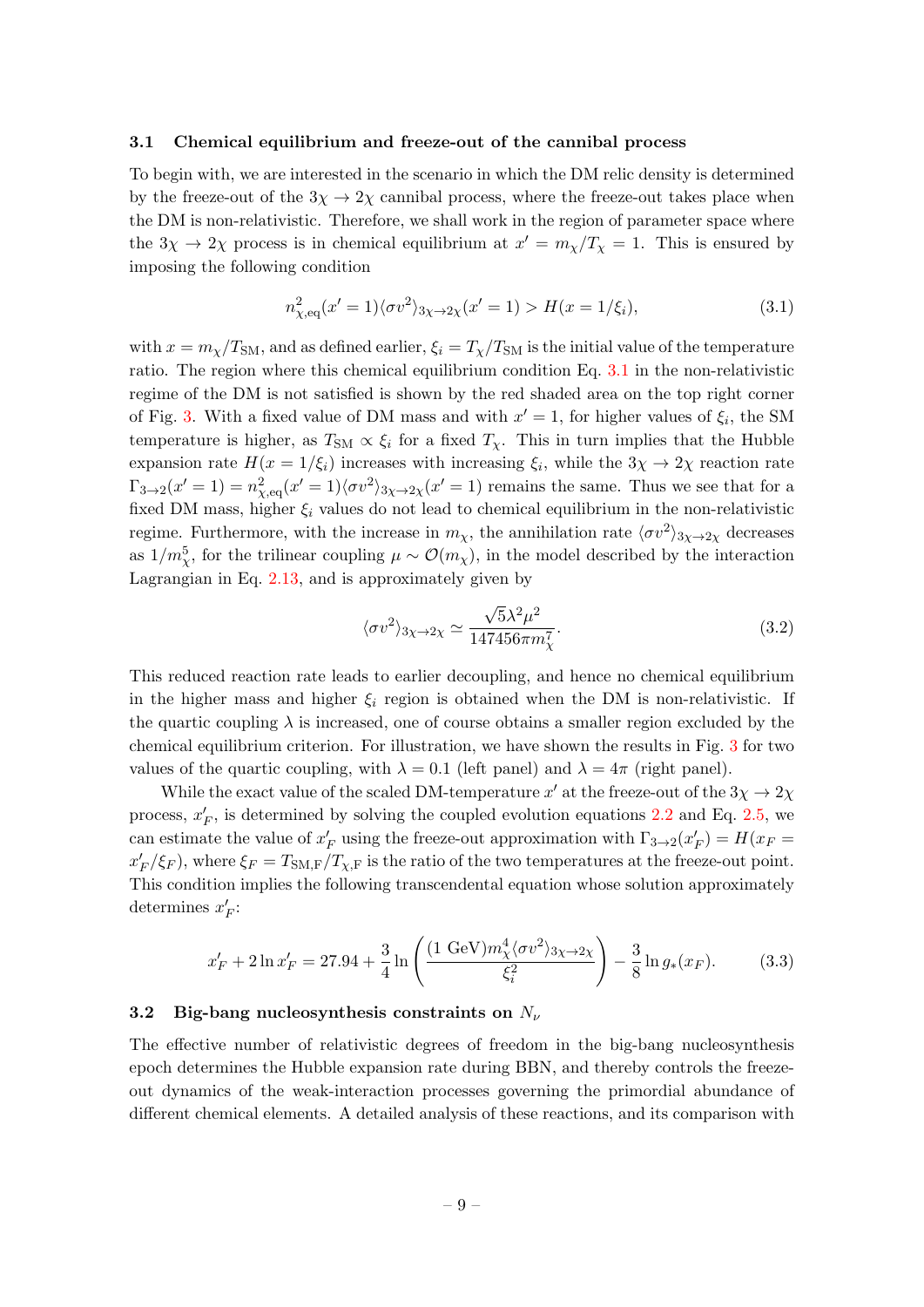recent data on primordial abundance of different nuclei can thus be used to obtain an upper bound on the number of relativistic degrees of freedom in the BBN epoch.

Therefore, if the cannibal DM species is relativistic during BBN, with  $T_{\chi} > m_{\chi}$  at temperatures of around  $T_{\text{BBN}} \sim 1 \text{ MeV}$ , it will contribute to the Hubble expansion, leading to significant constraints. The energy density contributed by a relativistic  $\chi$  species at  $T_{\rm BBN}$ is given by

$$
\rho_{\chi} = \frac{\pi^2 g_{\chi}}{30} \frac{T_{\rm BBN}^4}{\xi_i^4},\tag{3.4}
$$

where, as defined earlier, the initial temperature ratio  $\xi_i = (T_{SM}/T_{\chi})_i$ , which remains a constant for  $T_\chi \leq m_\chi$ . Thus the contribution of  $\chi$  particles to the effective number of neutrinos at BBN is given by

$$
\Delta N_{\nu} = \frac{4}{7} \frac{g_{\chi}}{\xi_i^4}.
$$
\n(3.5)

Using the recent analysis by Fields *et al.* [\[15\]](#page-18-3), we take the BBN constraint on the effective number of neutrinos to be

$$
N_{\nu} = 2.878 \pm 0.278, \qquad 68\% \text{ C.L. Limit.} \tag{3.6}
$$

Thus, the  $2\sigma$  constraint on  $\Delta N_{\nu}$ , taking the SM value of  $N_{\nu} = 3$  translates to a lower bound on  $\xi_i$  if the DM is relativistic at the BBN epoch as

$$
\xi_i > 1.07
$$
, 95% C.L. Constraint from BBN, for  $m_\chi \xi_i < T_{\text{BBN}}$ , (3.7)

where, we have taken  $g_{\chi} = 1$ . This roughly implies that for a DM mass less than an MeV, its temperature at the BBN epoch should be lower than the SM temperature. In the scenario under study, the BBN constraint is independent of the DM couplings. This is because in order to be constrained by BBN, the DM needs to be relativistic at the BBN epoch, and since we are focussing on the cannibal process freezing-out when the DM is non-relativistic, the cannibal process always takes place after BBN for such DM mass and  $\xi_i$  values. The BBN constraint is shown as the light green shaded region in Fig. [3.](#page-8-0)

#### <span id="page-10-0"></span>3.3 Constraints from the cosmic microwave background power spectrum

The strongest constraint on the cannibal DM parameter space comes from its impact on the cosmic microwave background power spectrum. As mentioned in the introduction, this impact is largest if the  $3\chi \rightarrow 2\chi$  process freezes-out during the matter-dominated epoch [\[3,](#page-17-2) [6,](#page-17-4) [7\]](#page-17-5). In contrast, in this study, we are focussing on a scenario in which the cannibal process freezes out during the radiation dominated epoch. Even in this case, as we shall see in the following, the CMB constraints turn out to be the most significant one. Essentially, since during the cannibal phase the DM temperature falls only logarithmically with the scale factor, it may end up being warmer than standard cold DM during the CMB epoch. Thus, for a given DM mass, the initial DM temperature needs to be accordingly colder to begin with – smaller the mass, stronger the requirement. Detailed studies of the growth of matter density perturbations with cannibal DM have been performed in recent years, along with their impact on the CMB anisotropies  $[6, 7]$  $[6, 7]$ . As shown in Ref. [\[7\]](#page-17-5),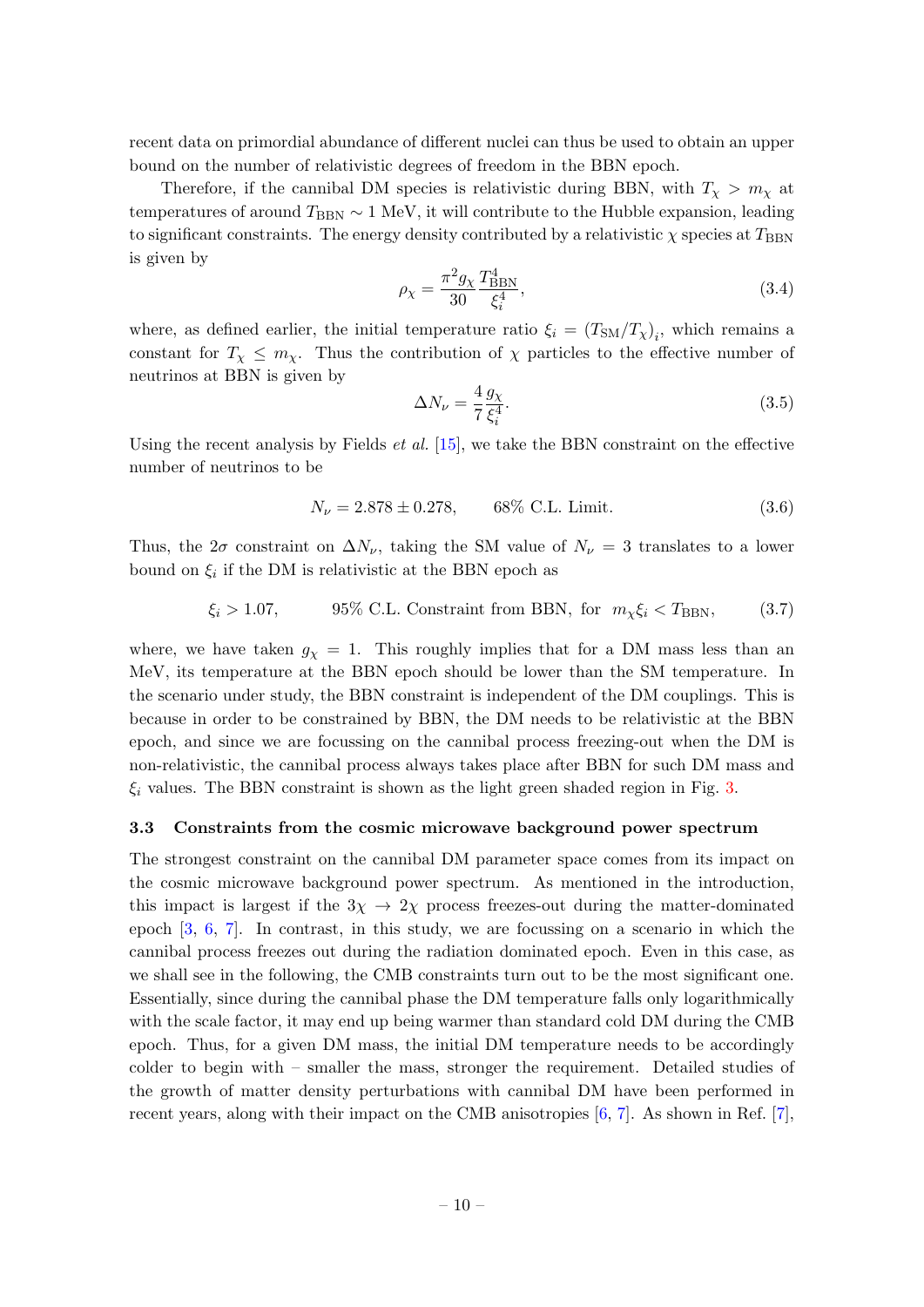CMB data requires the cannibal DM to remain sufficiently non-relativistic at the time of photon decoupling so that it behaves like a cold DM around this epoch. The current CMB constraints can be approximately translated as a constraint on the DM temperature to mass ratio at the photon decoupling epoch with scale factor  $a_{LS}$  as [\[7\]](#page-17-5)

<span id="page-11-1"></span>
$$
\frac{T_X(a_{\text{LS}})}{m_X} < 10^{-5}, \qquad \text{at } T_{\text{SM}}(a_{\text{LS}}) \sim 0.26 \text{ eV}.\tag{3.8}
$$

In order to compute  $T_{\chi}(a_{\text{LS}})$ , we note that after the freeze-out of the cannibal process at  $a_{\rm FO}$ , the DM temperature scales as  $1/a^2$ . We also note that the temperature ratio  $\xi_{\rm FO}$ at the epoch of freeze-out of the cannibal process can be obtained using the conservation of the co-moving entropy in the DM as follows:

$$
\xi_{\rm FO} = \xi_i x_{\rm FO}'^{5/6} e^{(1-x_{\rm FO}')/3},\tag{3.9}
$$

where,  $x'_{\text{FO}} = m_{\chi}/T_{\chi}(a_{\text{FO}})$ . Combining these results, we obtain

<span id="page-11-2"></span>
$$
\frac{T_X(a_{\text{LS}})}{m_X} = \frac{T_{\text{SM}}(a_{\text{LS}})^2}{m_X^2} \xi_i^{-2} x_{\text{FO}}' - \frac{2}{3} e^{2(x_{\text{FO}}' - 1)/3}.
$$
\n(3.10)

Therefore, once the freeze-out epoch for the cannibal process  $x'_{\rm FO}$  is obtained as a function of the DM mass  $m_{\chi}$ ,  $\xi_i$  and the DM self-couplings, we can use Eqs. [3.8](#page-11-1) and [3.10](#page-11-2) to determine the CMB constraints on the DM parameter space. The CMB constraints are shown by the light blue shaded region in Fig. [3.](#page-8-0) As we can see by comparing the regions disallowed by CMB for  $\lambda = 0.1$  and  $\lambda = 4\pi$ , for a given DM mass, higher values of  $\xi_i$  are ruled out by CMB for larger values of the quartic coupling. This is because, larger the coupling, longer the DM stays in chemical equilibrium during which its temperature falls only logarithmically with the scale factor. Thus starting from the same initial  $\xi_i$  the temperature ratio at freeze-out  $\xi_{\rm FO}$  is consequently larger, leading to a higher DM temperature at the epoch of photon decoupling as well. Therefore, if we decrease the DM self-couplings, the CMB constraints become consequently weaker. We see from Fig. [3](#page-8-0) that for a 1 keV mass DM, the CMB constraints require  $\xi_i \gtrsim 6$  with  $\lambda = 0.1$ , while  $\xi_i \gtrsim 28$  with  $\lambda = 4\pi$ , and increasing the DM mass by an order of magnitude weakens the CMB bound by a similar order. Even with  $\lambda = 4\pi$ , the CMB constraints are not found to be sensitive for DM masses higher than around an MeV, for  $\xi_i > 0.1$ .

#### <span id="page-11-0"></span>3.4 S-matrix unitarity limits

We now discuss an important theoretical limit coming from the consideration of S-matrix unitarity, which implies a model-independent upper bound on the total DM inelastic cross-section through the optical theorem [\[16](#page-18-4)[–18\]](#page-18-5). For the thermally averaged  $3 \rightarrow 2$  s−wave annihilation rate, the unitarity upper bound is given by [\[18\]](#page-18-5)

<span id="page-11-3"></span>
$$
\langle \sigma_{3\to 2} v_{\text{rel}}^2 \rangle_{\text{max, s-wave}} = \frac{8\sqrt{2} (\pi x')^2}{g_\chi m_\chi^5},\tag{3.11}
$$

where  $x' = m_\chi/T_\chi$ , and the number of DM degrees of freedom in our scenario is  $g_\chi = 1$ . Thus for a given value of  $m<sub>x</sub>$ , the maximum possible annihilation rate is determined by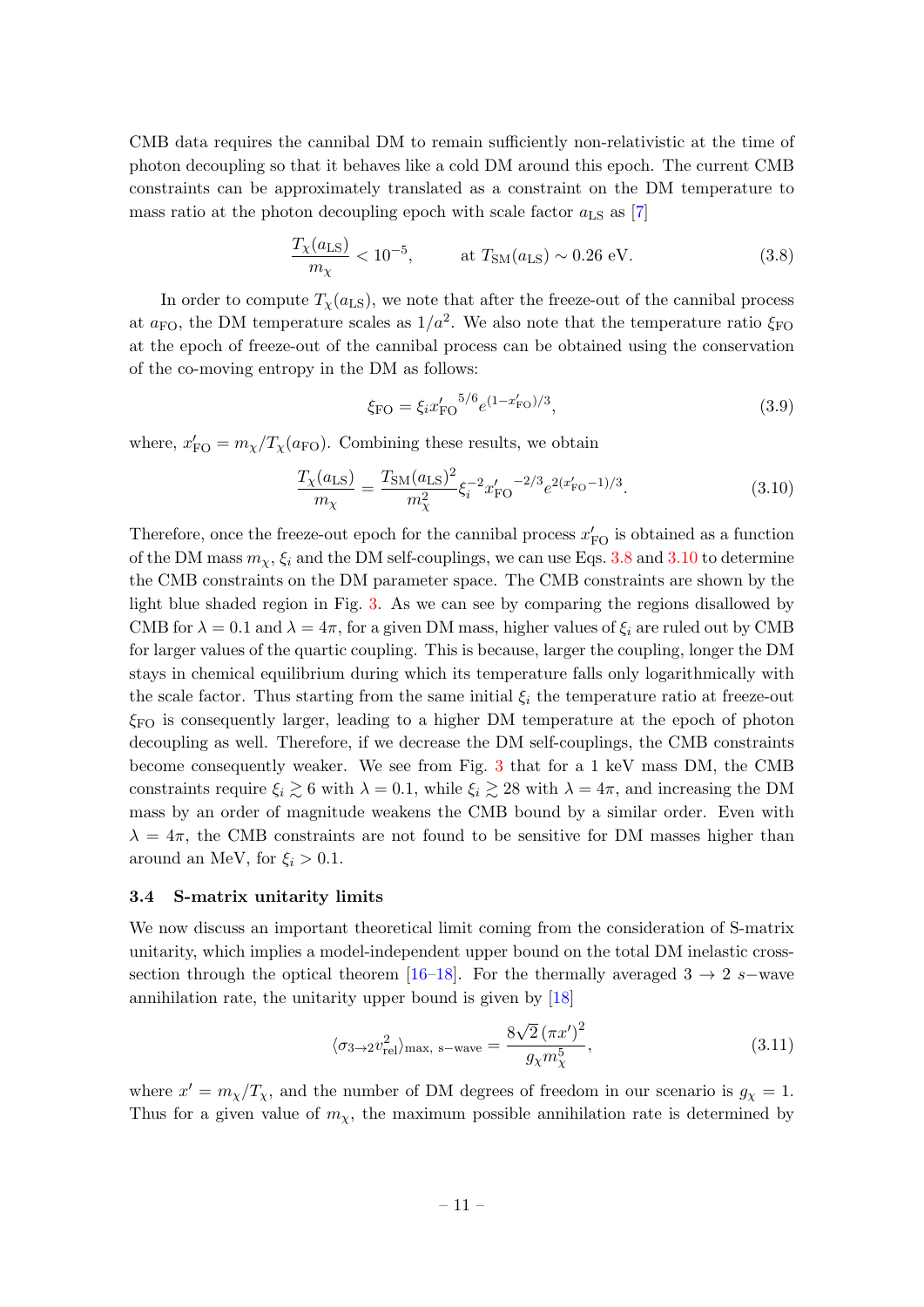Eq. [3.11.](#page-11-3) With this cross-section and mass, there is a value of  $\xi_i$  for which the relic density requirement of  $\Omega_{\chi} h^2 = 0.12$  is satisfied. If we take a  $\xi_i$  value lower than this, the SM temperature is also lower at the freeze-out point. Therefore, there is less time for the dilution of the DM number density due to the expansion of the Universe since freeze-out, leaving us with a higher DM density at the present epoch, which is disallowed by the observations. Since the unitarity upper bound on the cross-section is model independent, the unitarity bound, as shown in Fig. [3](#page-8-0) using the light orange shaded region, furnishes a constraint valid for all scenarios realizing a cannibal DM undergoing  $3\chi \rightarrow 2\chi$  processes. It is important to note that when the DM temperature is different from the SM one, the unitarity upper bound on the DM mass also gets modified accordingly, and is a function of  $\xi_i$ . The reaction rate obtained in our scenario, with perturbative couplings, is always significantly lower than the unitarity limit in Eq. [3.11.](#page-11-3)

<span id="page-12-1"></span>

#### <span id="page-12-0"></span>3.5 Lyman– $\alpha$  constraints

Figure 5: Contours of fixed values of the free-streaming length  $\lambda_{\text{FSH}}$ , with the DM quartic coupling  $\lambda = 0.1$  (left panel) and  $\lambda = 4\pi$  (right panel). The region in which the DM  $2\chi \rightarrow 2\chi$  elastic scatterings decouple after matter-radiation equality,  $T_{\text{dec,SM}} < T_{\text{EQ,SM}}$  is also shown. See text for details.

Since the Lyman $-\alpha$  measurements are sensitive to smaller scales for the matter power spectrum than the CMB, they may also lead to constraints on cannibal DM. As is wellknown, collisionless particles can stream out of overdense regions into underdense regions until  $t = t_{EQ}$ ,  $t_{EQ}$  being the time of matter-radiation equality when the DM perturbations become Jeans unstable and begin to grow. As this process can lead to smoothing out of inhomogeneities, it is constrained by the observed DM power spectrum [\[19\]](#page-18-6). To this end, we have made a simple estimate using the DM co-moving free-streaming length  $\lambda_{\text{FSH}}$ , which approximately captures this effect. Here,  $\lambda_{\text{FSH}}$  is defined as the co-moving distance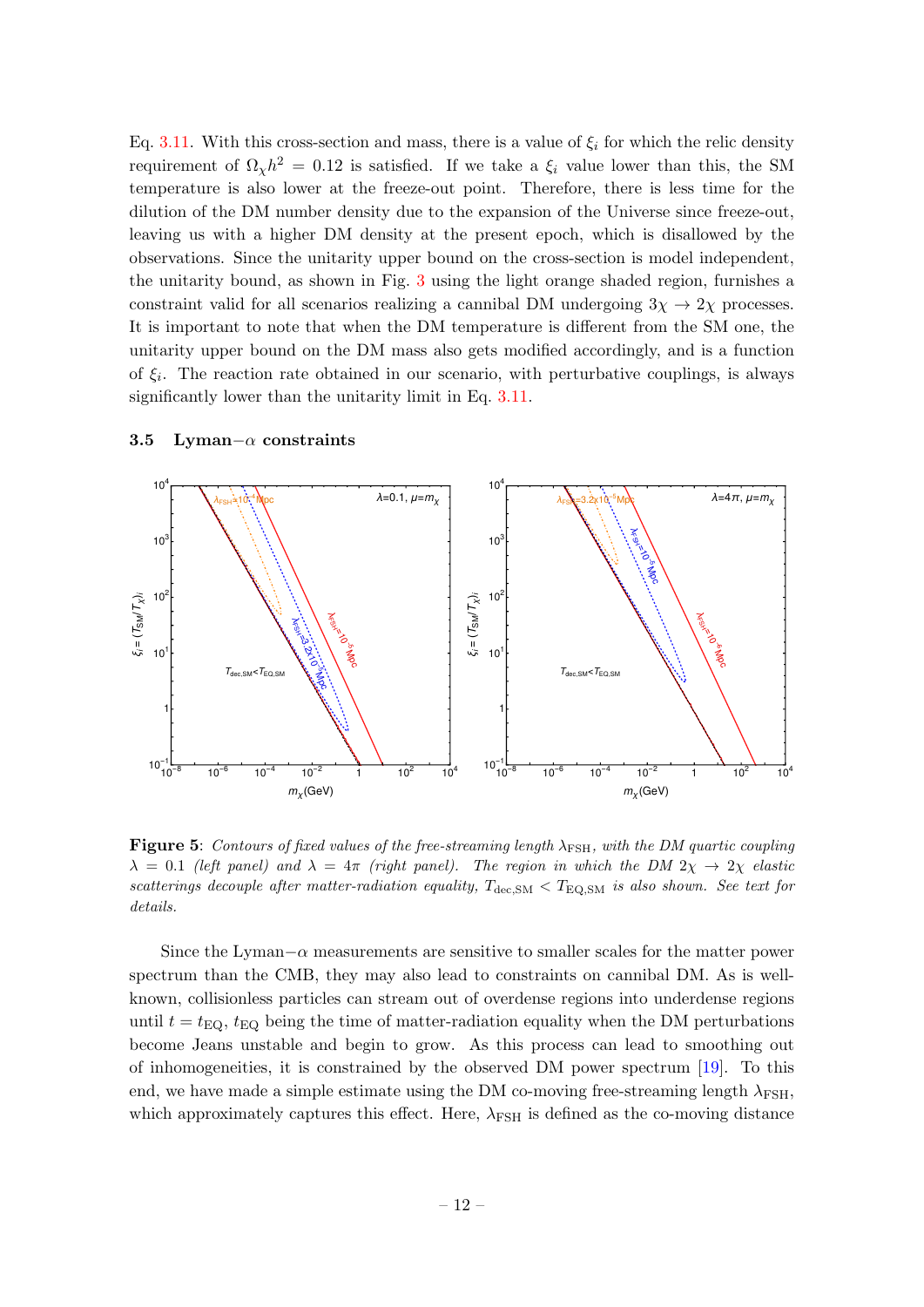travelled by the DM particles from the time of decoupling of scattering reactions  $t_{\text{dec}}$  to the time of matter-radiation equality  $t_{\text{EQ}}$  [\[19,](#page-18-6) [20\]](#page-18-7):

$$
\lambda_{\text{FSH}} = \int_{t_{\text{dec}}}^{t_{\text{EQ}}} \frac{\langle v(t) \rangle}{a(t)} dt.
$$
\n(3.12)

This equation can also be re-written by changing variables from time  $t$  to the scale factor  $a(t)$  as

$$
\lambda_{\text{FSH}} = \int_{a_{\text{dec}}}^{a_{\text{EQ}}} \frac{\langle v(a) \rangle}{a^2 H(a)} da. \tag{3.13}
$$

Performing this integral for the cannibal DM scenario under study, we obtain

<span id="page-13-0"></span>
$$
\lambda_{\rm FSH} = \frac{3M_{\rm Pl}T_0}{\sqrt{\rho_{R,0}}} \frac{\sqrt{x_F'}}{\xi_F m_\chi} \ln\left(\frac{x_{\rm EQ}}{x_{\rm dec}}\right),\tag{3.14}
$$

where,  $T_0 = 2.73$  K is the present CMB photon temperature,  $\rho_{R,0}$  is the radiation energy density in the present epoch,  $x_{\text{EQ}} = m_{\chi}/T_{\text{EQ,SM}}$  and  $x_{\text{dec}} = m_{\chi}/T_{\text{dec,SM}}$ , with  $T_{\text{dec,SM}}$ being the SM temperature at which the  $2\chi \rightarrow 2\chi$  elastic scattering reactions decouple, and  $T_{\text{EO,SM}}$  is the SM temperature at matter-radiation equality. We have explicitly checked that in the parameter region of interest in which the  $3\chi \rightarrow 2\chi$  process decouples when the DM is non-relativistic, the  $2\chi \to 2\chi$  reaction always decouples after the  $3\chi \to 2\chi$  reaction, i.e.,  $x_{\text{dec}} > x_{\text{F}}$ .

For the interaction Lagrangian given by Eq. [2.13,](#page-5-1) the decoupling temperature for the  $2\chi \rightarrow 2\chi$  elastic scattering process is governed by the following annihilation rate

$$
\langle \sigma v \rangle_{2\chi \to 2\chi} \simeq (\sigma v)_{0,2\chi \to 2\chi}/\sqrt{x'}, \tag{3.15}
$$

where,

$$
(\sigma v)_{0,2\chi \to 2\chi} = \left(\lambda - \frac{\mu^2}{3m_\chi^2}\right)^2 \frac{\sqrt{3}}{64\pi m_\chi^2}.
$$
 (3.16)

The decoupling temperature  $x_{\text{dec}}$  in Eq. [3.14](#page-13-0) can be approximately determined by the condition  $n_{\chi}(x_{\text{dec}})\langle \sigma v \rangle_{2\chi \to 2\chi}(x_{\text{dec}}) = H(x_{\text{dec}})$ , which leads to the following expression for  $x_{\text{dec}}$ 

$$
x_{\rm dec} = \left(\frac{3}{\rho_{R,0}}\right)^{1/8} \frac{M_{\rm Pl}^{1/4}(\sigma v)_{0,2\chi \to 2\chi}^{1/2}}{\langle \sigma v^2 \rangle_{3\chi \to 2\chi}^{1/4}} \frac{T_0^{1/2} e^{(x'_F - 1)/2}}{\xi_i^{3/2} m_\chi^{1/2}}.
$$
(3.17)

We find that, in most of the parameter space of interest, in which the  $3\chi \rightarrow 2\chi$  process decouples in the non-relativistic regime, the elastic scatterings decouple much later, often after the matter-radiation equality. Thus, for these latter parameter points, the freestreaming length as defined above vanishes. For the region in which  $T_{\text{dec,SM}} > T_{\text{EQ,SM}}$ , we find the free-streaming length to be very small, of the order of  $10^{-4}$  or smaller with  $\lambda = 0.1$ . We show in Fig. [5](#page-12-1) the contours of fixed values of  $\lambda_{\text{FSH}}$ , with the quartic coupling  $\lambda = 0.1$  (left panel) and  $\lambda = 4\pi$  (right panel). We could not find any parameter points for which  $\lambda_{\text{FSH}} \gtrsim 10^{-4}$ . The primary reason for such low values of the DM free-streaming is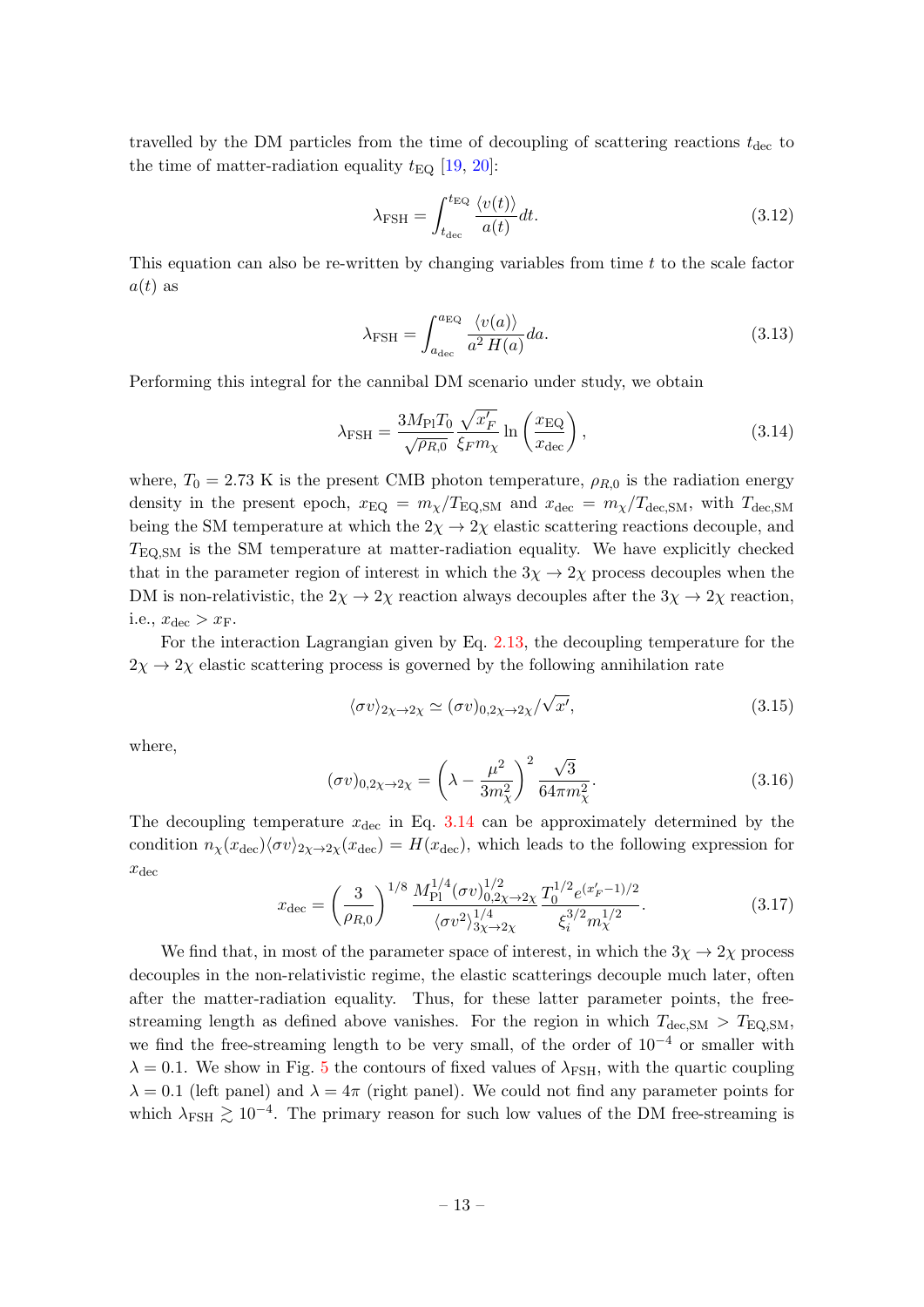the late decoupling of the elastic  $2\chi \rightarrow 2\chi$  scatterings. As we see from Fig. [5,](#page-12-1) for higher values of  $\xi_i$ , which leads to relatively earlier decoupling,  $\lambda_{\text{FSH}}$  is somewhat enhanced. For lower values of the DM quartic coupling the values of  $\lambda_{\text{FSH}}$  are correspondingly higher, for the same reason. Thus none of our parameter region of interest is constrained by the Lyman– $\alpha$  measurements which exclude  $\lambda_{\text{FSH}} \gtrsim 10^{-1}$  [\[21\]](#page-18-8).

<span id="page-14-2"></span>

#### <span id="page-14-0"></span>3.6 Lower limits on the couplings

**Figure 6:** Same as Fig. [3,](#page-8-0) for the DM quartic coupling  $\lambda = 10^{-8}$  (left panel) and  $\lambda = 10^{-9}$  (right panel), with the trilinear coupling fixed as  $\mu = m_{\chi}$ .

As emphasized earlier, although the  $m<sub>x</sub>$  and  $\xi<sub>i</sub>$  parameter values for which the DM relic density is reproduced is less sensitive to coupling variations, the constraints, especially those from the requirement of chemical equilibrium of the  $3\chi \rightarrow 2\chi$  process and the CMB bounds are very sensitive to the couplings. Since it is the product of the trilinear and quartic couplings,  $\lambda \mu$ , that enters the annihilation rate  $\langle \sigma v^2 \rangle_{3\chi \to 2\chi}$ , we can obtain a lower bound on this product. In Fig. [6](#page-14-2) we show the different constraints in the  $m<sub>χ</sub> - ξ<sub>i</sub>$  parameter space, for  $\lambda = 10^{-8}$  (left panel) and  $\lambda = 10^{-9}$  (right panel), with the trilinear coupling fixed as  $\mu = m_{\gamma}$ . As we can see from this figure, while a very tiny region of parameter space remains viable with  $\lambda \mu = 10^{-8} m_{\chi}$ , where the relic abundance requirement can be satisfied being consistent with all constraints, there is no such region for  $\lambda \mu = 10^{-9} m_{\chi}$ . Thus, we can conclude that in order to obtain a viable scenario for cannibal DM, we require  $\lambda \mu \gtrsim 10^{-9} m_{\chi}$ , which is a rather weak lower bound.

### <span id="page-14-1"></span>4 Summary

To summarize, we have studied a scenario in which DM has only gravitational interaction with the standard model (SM) particles at low temperatures. Such a DM may be internally thermalized, and may undergo number-changing self-scatterings in the early Universe,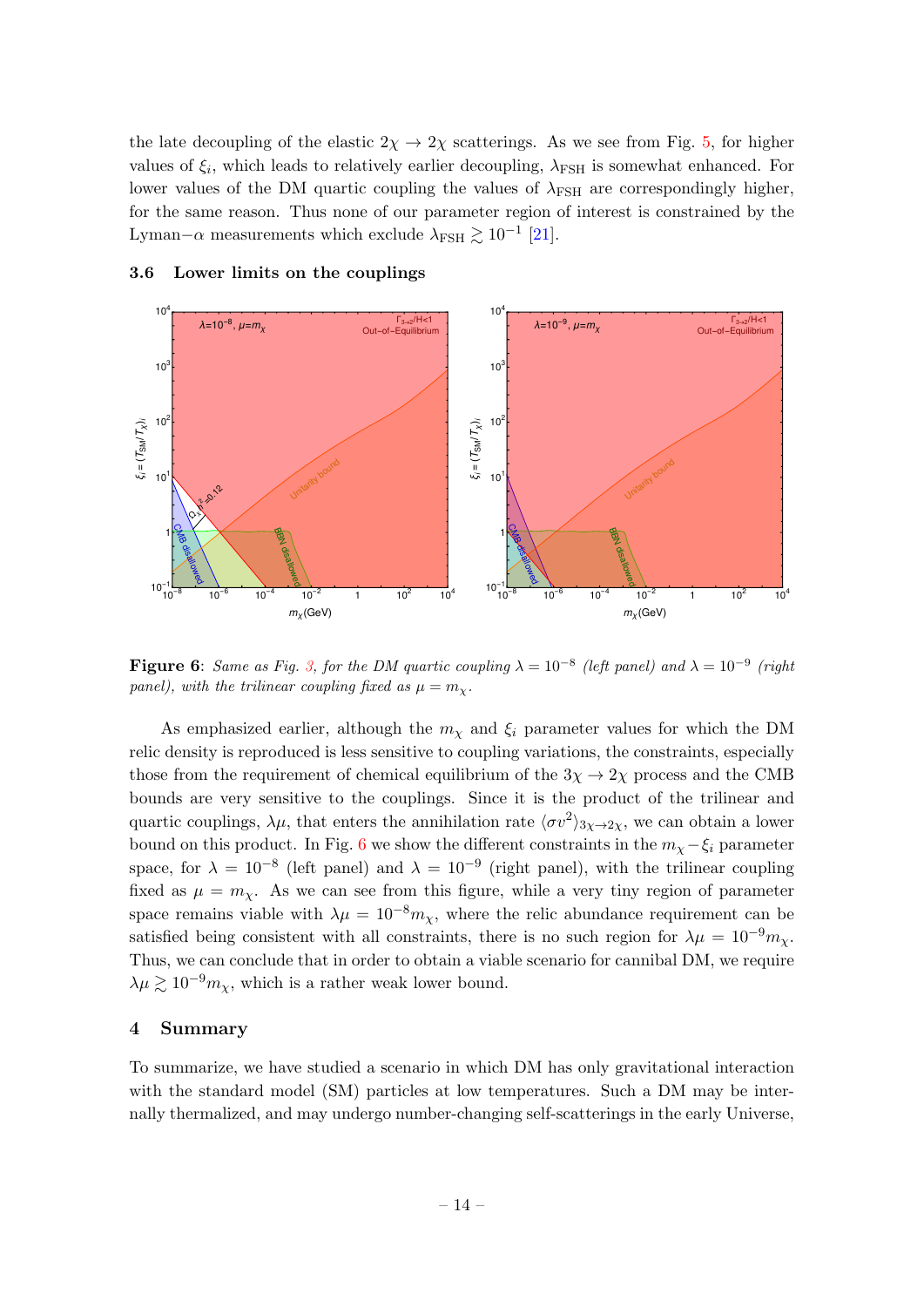eventually freezing out to produce the observed DM abundance. If the number-changing reactions, such as a  $3 \rightarrow 2$  process, take place when the DM is non-relativistic, DM cannibalizes itself to cool much slower than standard non-relativistic matter during the cannibal phase. It has been shown in earlier studies that if the cannibal phase takes place during the matter-dominated epoch, there are very strong constraints from structure formation. We considered instead scenarios in which the cannibal freeze-out happens during the radiationdominated epoch, and showed that cannibal DM decoupled from the SM can be a viable possibility, consistent with all present cosmological constraints.

In order to accurately determine the abundance of the cannibal DM, we solved the coupled evolution equations of the DM temperature and density. We observed that the relic density evolves very slowly as a function of the DM self-couplings, and a factor of 125 increase in the DM quartic coupling only leads to a factor of 1.4 decrease in the abundance. On the other hand, for the same variation of the quartic coupling, the DM temperature at late epochs may vary by upto two orders of magnitude, thereby affecting the resulting cosmological constraints significantly. We also found that for an accurate modelling of the DM temperature, solving the coupled evolution equations is necessary, as the analytic approximations using co-moving DM entropy conservation can result in upto an order of magnitude error in the value of the DM temperature at late epochs.

We evaluated the constraints on the DM mass and initial temperature from the cosmicmicrowave background power spectrum, the big-bang nucleosynthesis limits on the relativistic degrees of freedom, the Lyman- $\alpha$  limits on the DM free-streaming length and the theoretical upper bound on the 3  $\rightarrow$  2 annihilation rate from S−matrix unitarity. The 95% C.L. BBN bounds require the initial temperature ratio  $\xi_i = (T_{\rm SM}/T_{\chi})_i > 1.07$ , for DM particles that are relativistic during BBN. This roughly implies that for a DM mass less than an MeV, its temperature at the BBN epoch should be lower than the SM temperature. The unitarity bound sets a model independent lower limit on  $\xi_i$  for a given DM mass, and is applicable to all cannibal DM scenarios undergoing  $3 \rightarrow 2$  annihilations. None of our parameter region of interest is constrained by the Lyman $-\alpha$  measurements, since the DM free-streaming length is found to be rather small. This is primarily because of the very late decoupling of the elastic  $2 \rightarrow 2$  DM self-scatterings, which, in a large region of the parameter space, takes place after the matter-radiation equality.

The CMB matter power spectrum leads to the strongest cosmological constraint on cannibal DM, as depending upon its initial temperature, cannibal DM might not be sufficiently cold during the photon decoupling epoch, leading to modifications in the power spectrum. For larger values of DM self-couplings, the CMB constraints become stronger. For a 1 keV mass DM, the CMB constraints require  $\xi_i \gtrsim 6$  with  $\lambda = 0.1$ , while  $\xi_i \gtrsim 28$  with  $\lambda = 4\pi$ , and increasing the DM mass by an order of magnitude weakens the CMB bound by a similar order. Even with  $\lambda = 4\pi$ , the CMB constraints are not found to be sensitive for DM masses higher than around an MeV, for  $\xi_i > 0.1$ .

Although the CMB bounds make larger values of  $\xi_i$  preferred, the requirement of chemical equilibrium when the DM is non-relativistic puts an upper bound on the possible values of  $\xi_i$  for a given DM mass. Thus, combining both these requirements leads to a significant restriction on the DM parameter space, although large regions remain viable.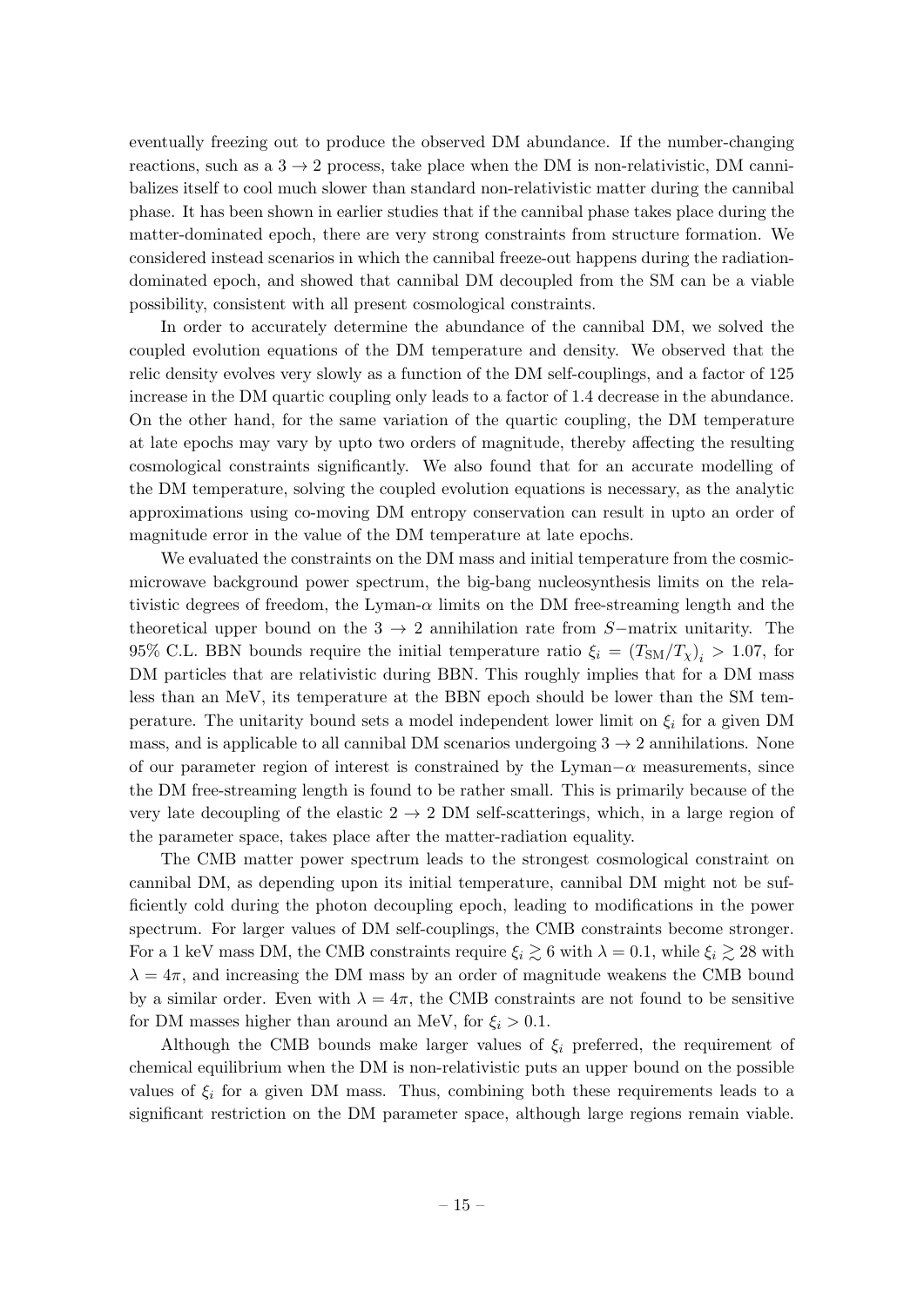We find that for the DM quartic coupling  $\lambda = 4\pi$ , and trilinear coupling  $\mu = m_{\chi}$ , a scalar cannibal DM with mass in the range of around 10 keV to 1 TeV can make up the observed DM density and satisfy all the constraints, when the initial temperature ratio is in the range  $4 \lesssim \xi_i \lesssim 2100$ . For  $\lambda = 0.1$ , the allowed mass is in the range of 4 keV to 10 GeV, with  $2 \lesssim \xi_i \lesssim 165$ . We find that couplings as small as  $\lambda = 10^{-8}$  are viable, with the allowed DM mass being in the narrow range of 50 eV to 200 eV, with  $1.8 \lesssim \xi_i \lesssim 2.5$ .

To conclude, a cannibal DM freezing out during radiation domination is very much allowed by the structure formation constraints, even when the DM cannot dissipate the heat generated during the cannibal phase to the SM sector, as long as it is sufficiently cold compared to the SM to begin with, but not so cold that chemical equilibrium of the  $3 \rightarrow 2$ process is not achieved. Future more precise determination of the matter power spectrum remains the best probe for the allowed scenarios of such DM.

## <span id="page-16-0"></span>A Appendix

The multi-dimensional phase-space integral in Eq. [2.9](#page-4-1) can be reduced to the following form

$$
\langle \sigma v^2 \rangle_{3\chi \to 2\chi} = \frac{1}{(n_{\chi}^{\text{eq}})^3} \frac{1}{768} \frac{1}{(2\pi)^7} \int_{9m_{\chi}^2}^{\infty} \frac{ds}{s} \sqrt{1 - \frac{4m_{\chi}^2}{s}} \int_{\sqrt{s}}^{\infty} dE_0 e^{-E_0/T_{\chi}} \sqrt{E_0^2 - s} \times \int dm_{12}^2 dm_{23}^2 |\mathcal{M}|_{3\chi \to 2\chi}^2, \tag{A.1}
$$

where the kinematic invariant  $s = (p_1 + p_2 + p_3)^2$ , and the integration limits are given by

$$
m_{23,\text{max}}^2 = \frac{(s - m_\chi^2)^2}{4m_{12}^2} - \frac{m_{12}^2}{4} \left( \lambda^{1/2} (m_{12}, m_\chi, m_\chi) - \lambda^{1/2} (m_{12}, m_\chi, \sqrt{s}) \right)^2,
$$
  
\n
$$
m_{23,\text{min}}^2 = \frac{(s - m_\chi^2)^2}{4m_{12}^2} - \frac{m_{12}^2}{4} \left( \lambda^{1/2} (m_{12}, m_\chi, m_\chi) + \lambda^{1/2} (m_{12}, m_\chi, \sqrt{s}) \right)^2,
$$
  
\n
$$
m_{12,\text{max}}^2 = (\sqrt{s} - m_\chi)^2,
$$
  
\n
$$
m_{12,\text{min}}^2 = 4m_\chi^2,
$$
\n(A.2)

with  $\lambda(x, y, z) = (1 - (z + y)^2/x^2)(1 - (z - y)^2/x^2)$ .

The collision integral in Eq. [2.12](#page-4-3) can be evaluated in a similar way, by expressing the  $\frac{|\mathbf{p}_i|^2}{E}$  $E_i$ <sup>[2<sub>i</sub>]</sub> factors in terms of the integration variables s,  $m_{12}$ ,  $m_{23}$  and  $E_0$ . The resulting</sup>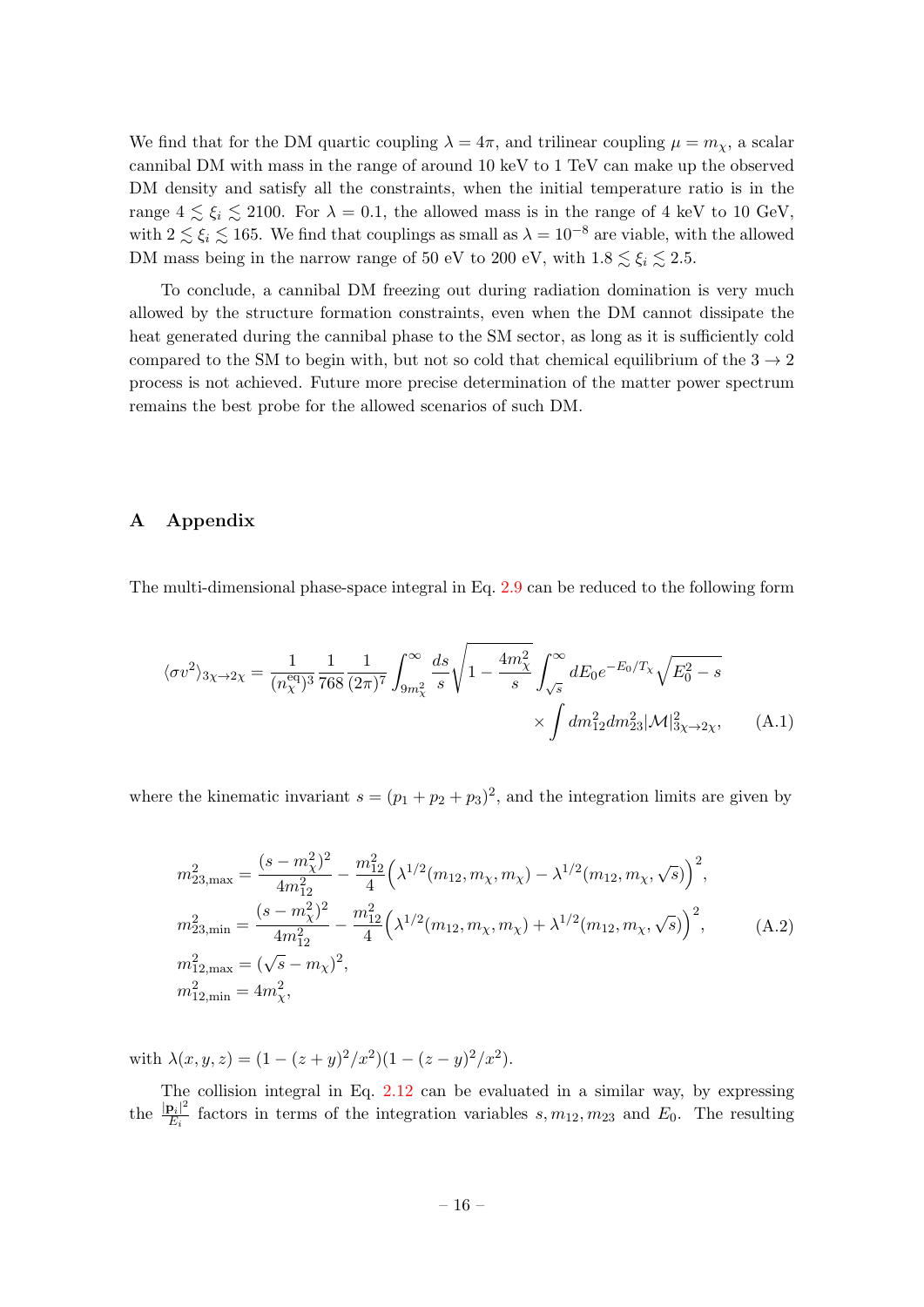expressions are tabulated below.

$$
\frac{|\mathbf{p}_1|^2}{E_1} = \frac{(s - m_{23}^2 + m_{\chi}^2)^2 - 4E_0^2 m_{\chi}^2}{2E_0(s - m_{23}^2 + m_{\chi}^2)}
$$
\n
$$
\frac{|\mathbf{p}_2|^2}{E_2} = \frac{2E_0^2 - 2s + m_{12}^2 + m_{23}^2 - 2m_{\chi}^2}{2E_0} - \frac{2E_0 m_{\chi}^2}{2E_0^2 - 2s + m_{12}^2 + m_{23}^2 - 2m_{\chi}^2}
$$
\n
$$
\frac{|\mathbf{p}_3|^2}{E_3} = \frac{(s - m_{12}^2 + m_{\chi}^2)^2 - 4E_0^2 m_{\chi}^2}{2E_0(s - m_{12}^2 + m_{\chi}^2)}
$$
\n
$$
\frac{|\mathbf{p}_4|^2}{E_4} = \frac{s^2 - 4E_0^2 m_{\chi}^2}{2E_0 s}
$$
\n
$$
\frac{|\mathbf{p}_5|^2}{E_5} = \frac{(2E_0^2 - s)^2 - 4E_0^2 m_{\chi}^2}{2E_0(2E_0^2 - s)}.
$$
\n(A.3)

## Acknowledgment

We thank Disha Bhatia for helpful discussions and collaboration in the early stages of this project. We also thank Sougata Ganguly, Dhiraj Kumar Hazra and Deep Ghosh for useful discussions, and Utpal Chattopadhyay for computational help.

#### References

- <span id="page-17-0"></span>[1] A. D. Dolgov, "ON CONCENTRATION OF RELIC THETA PARTICLES. (IN RUSSIAN)," Yad. Fiz. 31, 1522-1528 (1980).
- <span id="page-17-1"></span>[2] A. D. Dolgov, "New Old Mechanism of Dark Matter Burning," [arXiv:1705.03689 [hep-ph]].
- <span id="page-17-2"></span>[3] E. D. Carlson, M. E. Machacek and L. J. Hall, "Self-interacting dark matter," Astrophys. J. 398, 43-52 (1992)
- [4] M. E. Machacek, "Growth of adiabatic perturbations in selfinteracting dark matter," Astrophys. J. 431, 41-51 (1994)
- <span id="page-17-3"></span>[5] A. A. de Laix, R. J. Scherrer and R. K. Schaefer, "Constraints of selfinteracting dark matter," Astrophys. J. 452, 495 (1995)
- <span id="page-17-4"></span>[6] M. A. Buen-Abad, R. Emami and M. Schmaltz, "Cannibal Dark Matter and Large Scale Structure," Phys. Rev. D 98, no.8, 083517 (2018)
- <span id="page-17-5"></span>[7] S. Heimersheim, N. Schöneberg, D. C. Hooper and J. Lesgourgues, "Cannibalism hinders growth: Cannibal Dark Matter and the  $S_8$  tension," JCAP 12, 016 (2020)
- <span id="page-17-6"></span>[8] Y. Hochberg, E. Kuflik, T. Volansky and J. G. Wacker, "Mechanism for Thermal Relic Dark Matter of Strongly Interacting Massive Particles," Phys. Rev. Lett. 113, 171301 (2014)
- <span id="page-17-7"></span>[9] M. Farina, D. Pappadopulo, J. T. Ruderman and G. Trevisan, "Phases of Cannibal Dark Matter," JHEP 12, 039 (2016)
- <span id="page-17-8"></span>[10] A. L. Erickcek, P. Ralegankar and J. Shelton, "Cannibal domination and the matter power spectrum," Phys. Rev. D 103, no.10, 103508 (2021)
- <span id="page-17-9"></span>[11] T. Bringmann and S. Hofmann, "Thermal decoupling of WIMPs from first principles," JCAP 04, 016 (2007) [erratum: JCAP 03, E02 (2016)]